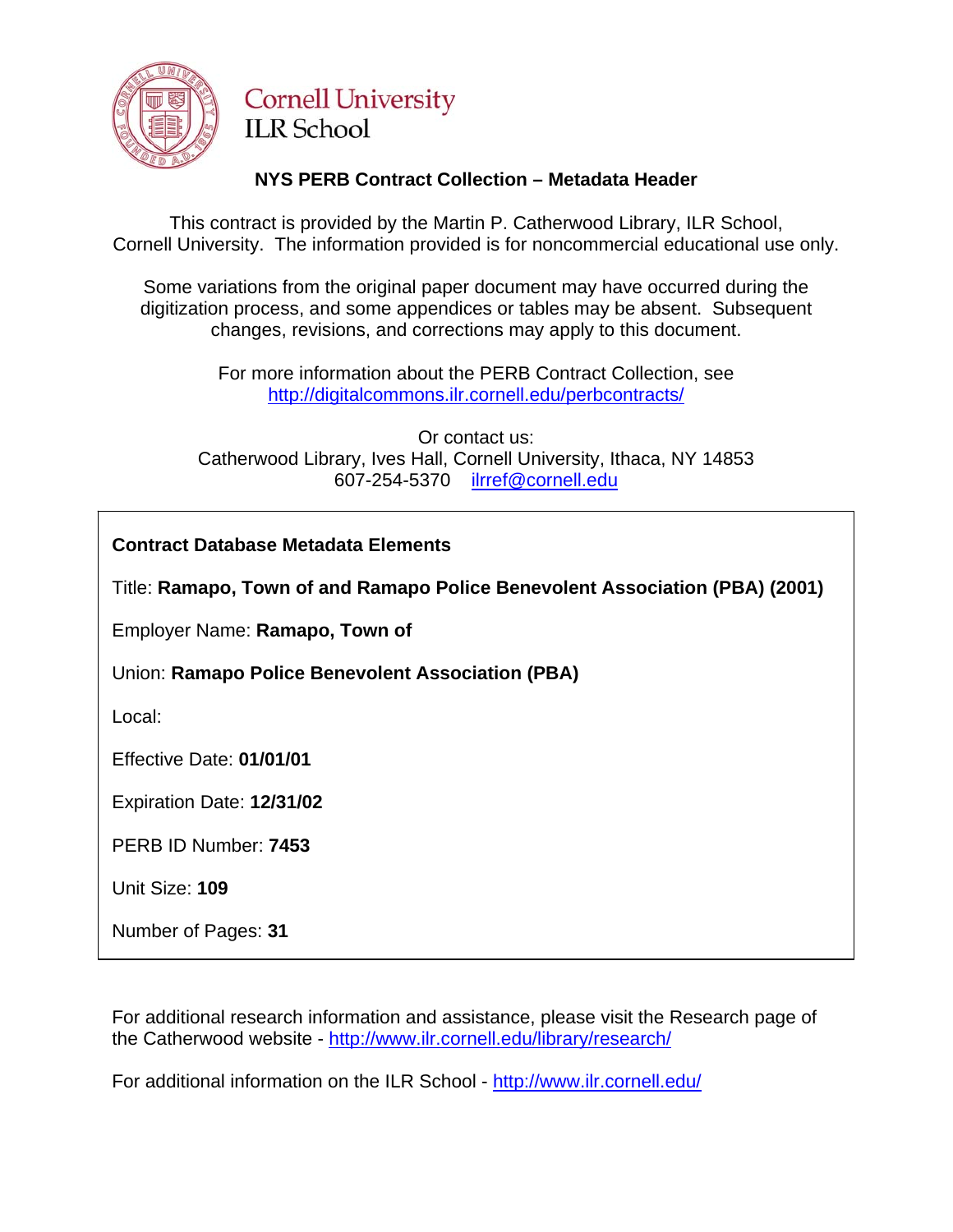PoL  $7453$ 

# **CONTRACT**

# **BETWEEN**

# **THE TOWN OF RAMAPO**

# **AND**

# **THE RAMAPO.POLICE BENOVOLENT ASSOCIATION**

**January 1,2001** 

**Contractor** 

**to** 

**December 31,2002** 

**RbECEIVED .** 

**MAY 17** <sup>2004</sup>

**NYS PUBLIC EMPLOYMENT RELATIONS BOARD**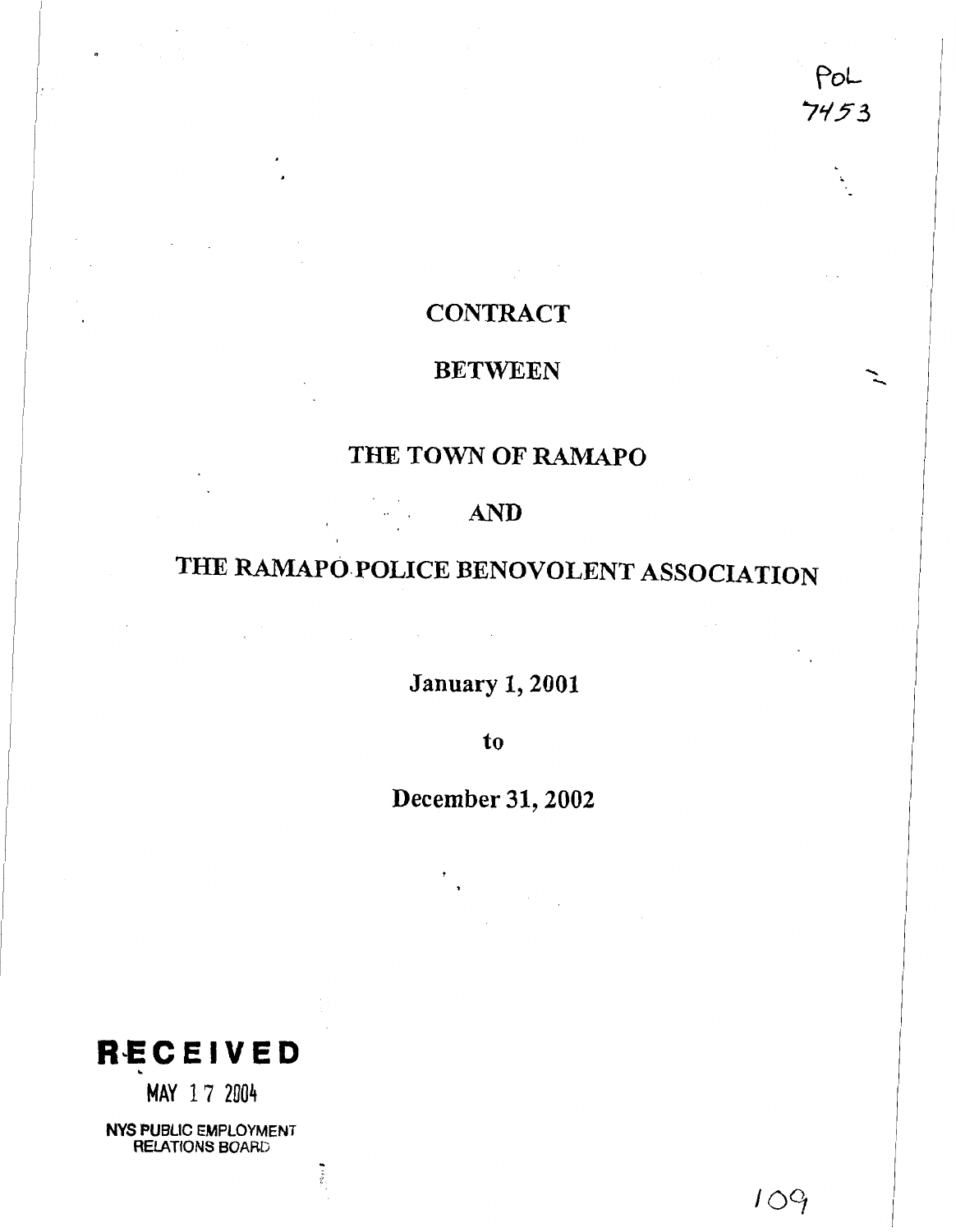|             | RECOGNITION AND APPLICATION OF CONTRACT  Page 1 |        |
|-------------|-------------------------------------------------|--------|
| 1.1         |                                                 |        |
| 1.2         |                                                 |        |
|             |                                                 |        |
|             |                                                 | Page 2 |
|             |                                                 | Page 2 |
| 2.1         |                                                 | Page 2 |
| $2.2\,$     |                                                 | Page 2 |
|             |                                                 | Page 2 |
|             |                                                 | Page 2 |
| 3.1         |                                                 | Page 2 |
| 3.2         |                                                 | Page 3 |
| 3.3         |                                                 | Page 3 |
| 3.4         |                                                 | Page 4 |
| 3.5         |                                                 | Page 4 |
| 3.6         |                                                 | Page 4 |
|             |                                                 |        |
|             |                                                 | Page 4 |
|             |                                                 | Page 4 |
| 4.1         |                                                 | Page 4 |
| 4.2         |                                                 | Page 5 |
|             |                                                 |        |
| $ARTICLE 5$ |                                                 | Page 5 |
|             |                                                 | Page 5 |
| 5.1         |                                                 | Page 5 |
| 5.2         |                                                 | Page 5 |
|             |                                                 | Page 6 |
|             |                                                 | Page 6 |
| 5A.1        |                                                 | Page 6 |
| 5A.7        |                                                 | Page 7 |
| 5A.8        |                                                 | Page 7 |
|             |                                                 |        |
|             |                                                 | Page 8 |
| UNIFORMS    |                                                 | Page 8 |
| 6.1         |                                                 | Page 8 |
| 6.2         |                                                 | Page 9 |
| 6.3         | Plainclothes Police Officers Clothing Allowance | Page 9 |

 $\ddot{\phantom{0}}$ 

..

 $\bar{z}$ 

Page i

 $\ddot{\cdot}$ 

 $\ddot{\sim}$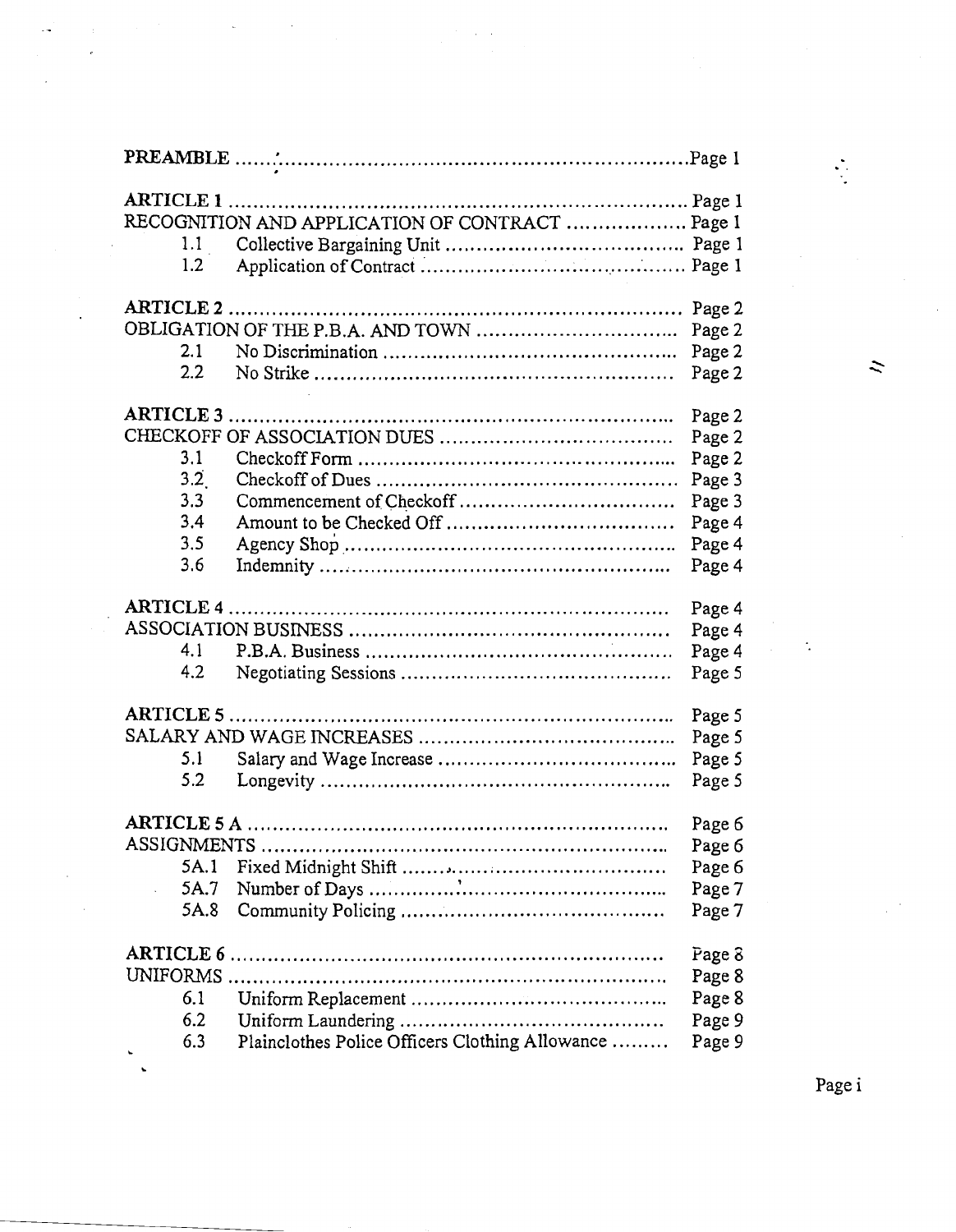|           |                                                         | Page 9<br>Page 9 |
|-----------|---------------------------------------------------------|------------------|
| 7.1       |                                                         |                  |
|           |                                                         | Page 9           |
| 7.2       |                                                         | Page 10          |
| 7.3       |                                                         | Page 11          |
| 7.4       | Vacation Carryover, Personal Leave Day Carryover and    |                  |
|           | Accruals for Police Officers Receiving Payment Pursuant |                  |
|           | to Section 207-c of the General Municipal Law           | Page 12          |
| 7.5       |                                                         | Page 13          |
| 7.6       |                                                         | Page 13          |
| ARTICLE 8 |                                                         | Page 14          |
|           |                                                         | Page 14          |
|           |                                                         |                  |
|           |                                                         | Page 15          |
|           |                                                         | Page 15          |
|           |                                                         |                  |
|           |                                                         | Page 16          |
|           | HOSPITALIZATION AND MEDICAL PLAN                        | Page 16          |
| 10.1      |                                                         | Page 16          |
| 10.2      |                                                         | Page 17          |
| 10.3      |                                                         | Page 17          |
|           |                                                         |                  |
|           |                                                         | Page 18          |
|           | GRIEVANCE, ARBITRATION, DISCIPLINARY AND OTHER          |                  |
|           |                                                         | Page 18          |
| 11.1      |                                                         | Page 18          |
| 11.2      |                                                         | Page 19          |
|           |                                                         |                  |
|           |                                                         |                  |
|           |                                                         |                  |
|           |                                                         |                  |
|           |                                                         |                  |
|           |                                                         |                  |
|           |                                                         |                  |
|           |                                                         |                  |
|           |                                                         |                  |
|           |                                                         |                  |
|           |                                                         |                  |
|           |                                                         |                  |
|           |                                                         |                  |
|           |                                                         |                  |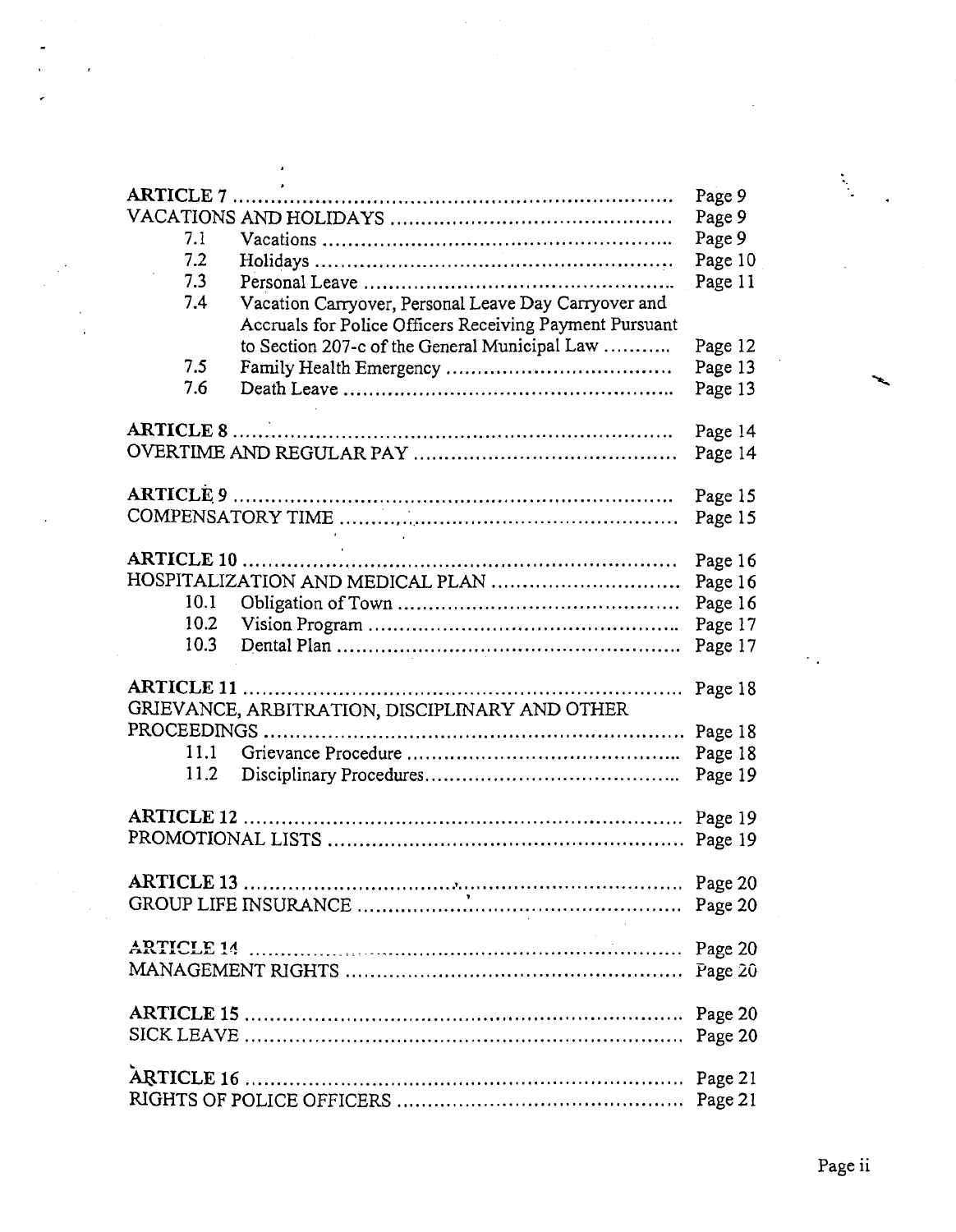|                                   | Page 23 |
|-----------------------------------|---------|
| TUITION FOR JOB RELATED SCHOOLING | Page 23 |
|                                   | Page 24 |
|                                   | Page 24 |
|                                   | Page 24 |
|                                   | Page 24 |
|                                   | Page 24 |
|                                   | Page 24 |
|                                   | Page 25 |
|                                   | Page 25 |

Ń,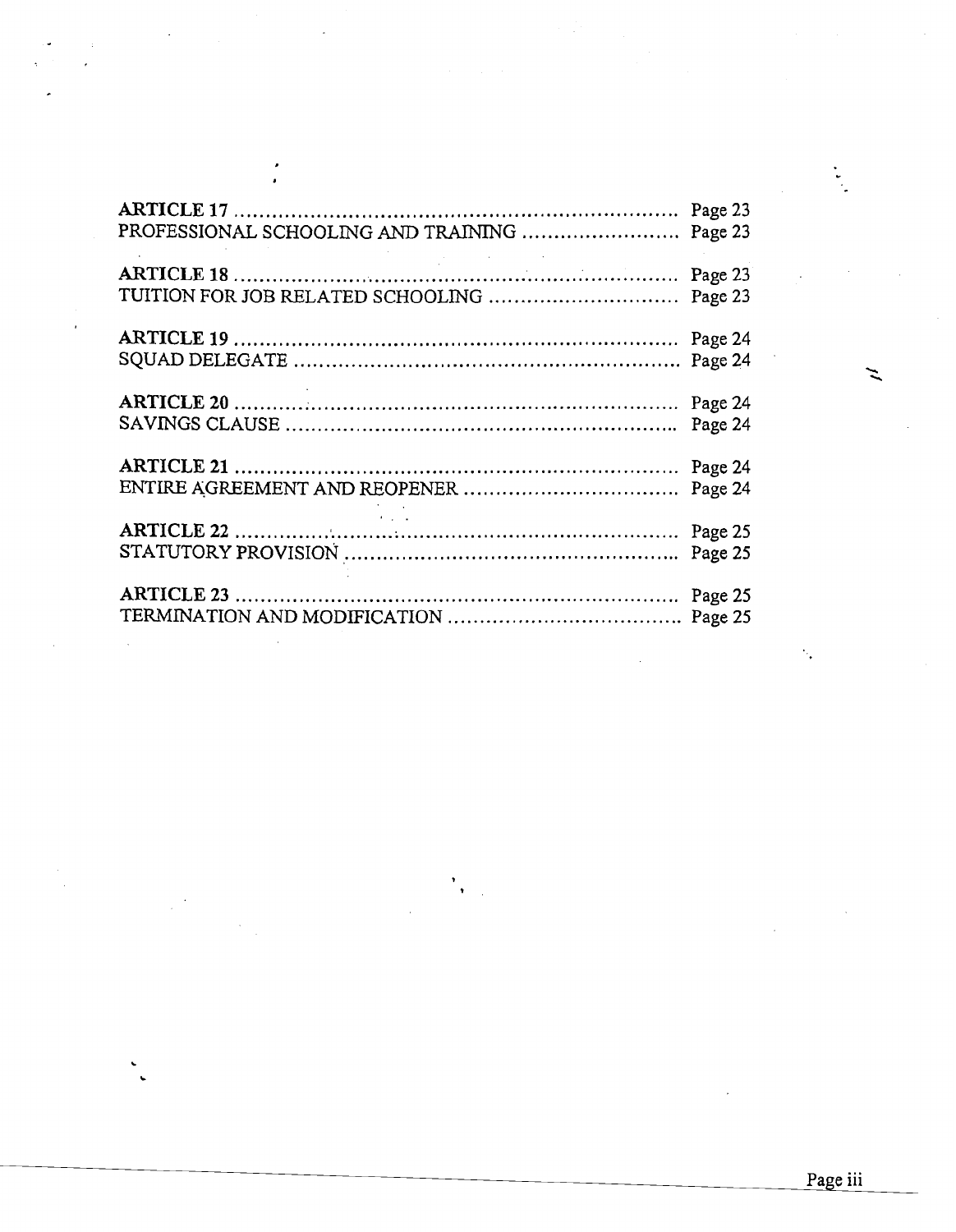#### **PREAMBLE**

্রি

This is a Labor Contract made and entered into this  $\partial\mathcal{G}$  day of December, 2001, by the Town of Ramapo (hereinafter called the "Town") and the Ramapo Police Benevolent Association (hereinafter called the "P.B.A."). z

# **ARTICLE 1 RECOGNITION AND APPLICATION OF CONTRACT**

I. I. San Francisco II. San Francisco II. San Francisco II. San Francisco II. San Francisco II. San Francisco

# **1.1 Collective Bargaining Unit**

The Town of Ramapo recognizes the Ramapo P.B.A. as the sole and exclusive collective bargaining agent for all Civil Service Police Officers **including part-time police** and 'those of the competitive class and detectives employed in the Department of Police in the Town of Ramapo, but excluding the Chief of Police, Captains, and all other Police Officers. However, any individual who holds or shall hold the position of lieutenant may make a personal election to exclude himself/herself from coverage under this agreement at any time. Any such personal election shall be the determination of the individual and, once made, shall be effective for that individual lieutenant's term of employment with the Town.

# **1.2 Application of Contract**

This contract shall apply to the Police Officers within the bargaining unit defined in Section 1.1.

<sup>&</sup>lt;sup>1</sup> Added to memorialize decision in PERB Case U 13868 **PBA AGREEMENT 2001-02** 1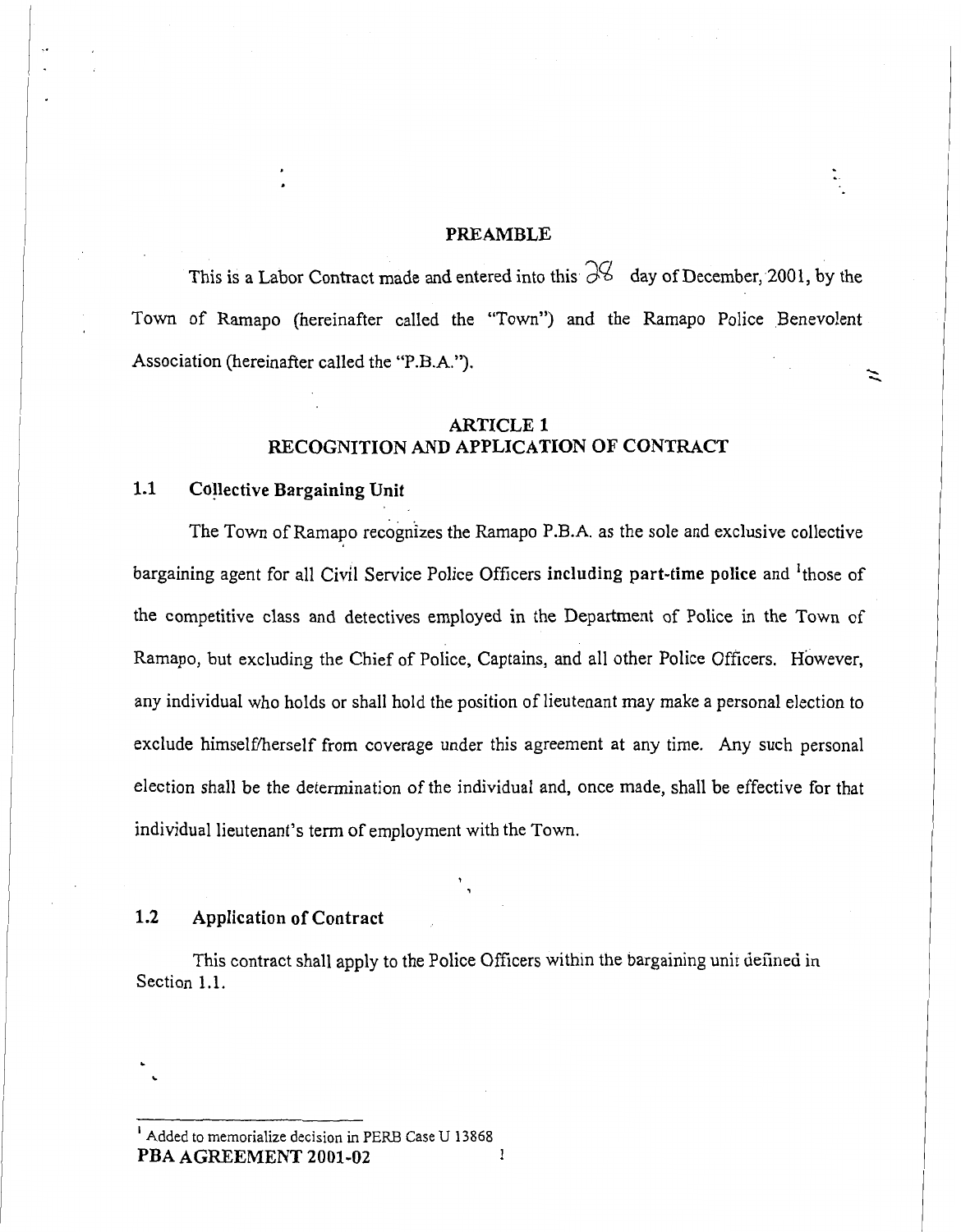#### **ARTICLE 2**

# **OBLIGATIONS OF THE P.B.A.** AND **TOWN**

#### 2.1 No Discrimination

The P.B.A. agrees not to discriminate with regard to the terms or conditions of membership because of race, color, creed, sex or national origin, and the P.B.A. and the Town agree not to discriminate against any person within the collective bargaining unit because of **2**  membership or non-membership in the Association.

# **2.2** No Strike

The P.B.A. agrees that it will not call, sanction or encourage in any way any strikes, picketing, slowdowns, concerted refusal to perform assigned work or any other kind of job action which is designed to impede or has the effect of impeding normal efficient operations of the Department nor shall the P.B.A. cause, instigate, encourage or condone any such action.

## **ARTICLE 3** .. **CHECKOFF OF ASSOCIATION DUES**

#### **3.1** Checkoff Form

Any Police Officer within this bargaining unit who so desires may have the Town deduct from that Police Officer's pay on a bi-weekly basis, the monthly membership dues and assessments uniformly required for membership in the P.B.A. This request for dues deduction must be signed by the Officer and the following authorization form shall be utilized:

#### To: Chief of Police Town of Ramapo

I hereby authorize you to deduct from my pay, on a bi-weekly basis, the amount specified as monthly dues or assessments by the Ramapo Police Benevolent Association, and to forward this amount in my name to said Association.

. I understand that this checkoff authorization shall remain in effect Until revoked by me in writing. I further understand that this authorization may be revoked by me only within

**PBA AGREEMENT 2001-02 2** 

**L**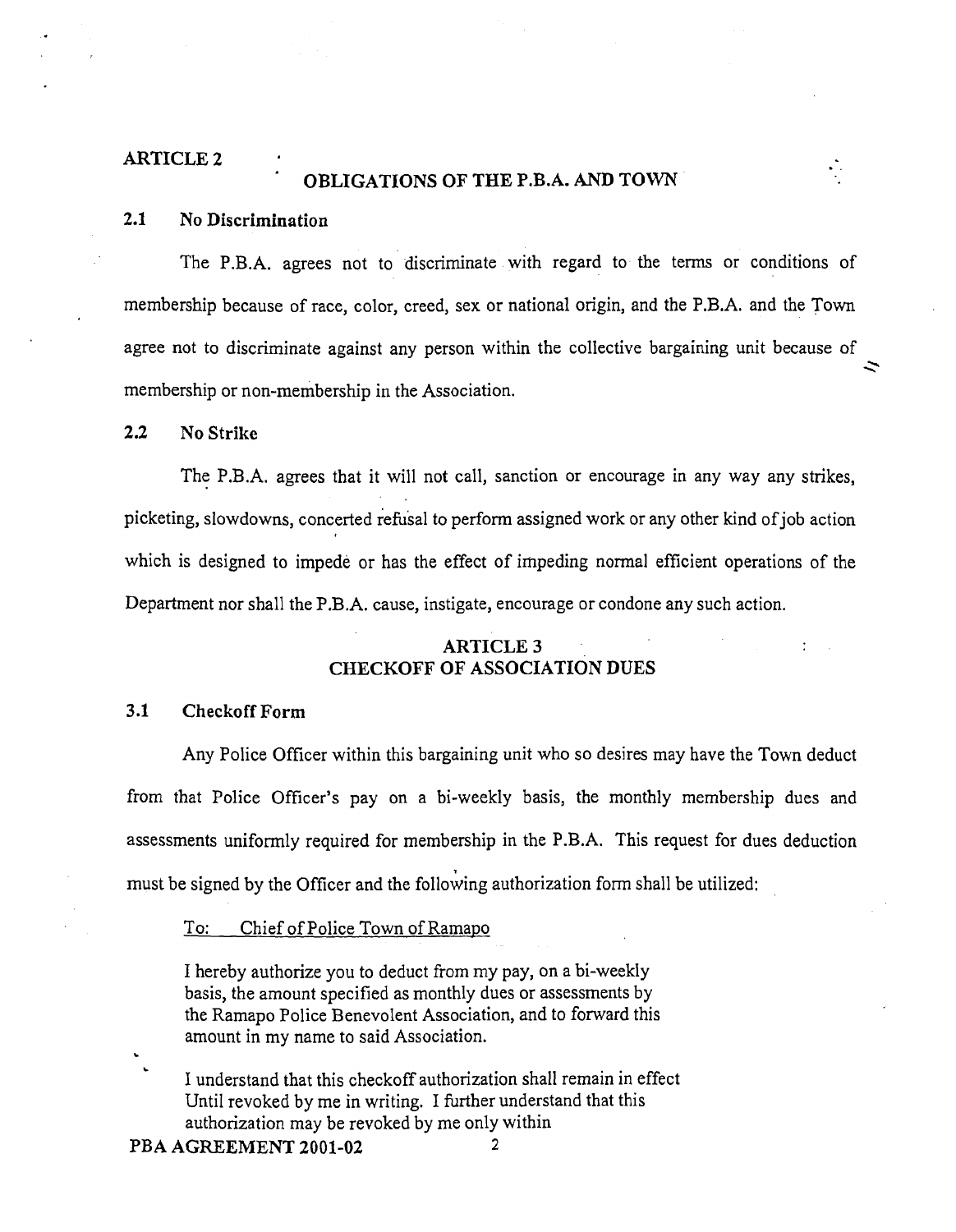a 30-day pertiod prior to the anniversary dated of this authorization or within a 30-day period prior to the end of the term of the applicable Labor Contract, whichever of the two time periods is shorter.

I release the Town of Ramapo from any and all liability as a Result of making this checkoff from my pay and hereby revoke Any previous authorization given.

Signature of Police Officer

# Date Signed

#### **3.2** Checkoff of **Dues**

Upon receipt by the Town of an individual written authorization (on the form set forth in Section 3.1), the Town shall, while this authorization and this Contract remain in effect, deduct from the Police Officer's pay each month on a bi-weekly basis, his monthly membership dues and assessments in the Association and transmit the money so deducted, together with' **d** list of names of the Police Officers from whose earnings the deductions were made, to the P.B.A. on or before the 15<sup>th</sup> day of the month following that in which the deductions were made. No deductions shall be made for any back dues arrearage nor to recoup any amount not deducted because the Officer did not receive pay in any given payroll period.

# **3.3** Commencement of Checkoff ,

The Town shall be under no obligation to commence such payroll deduction until the second payroll period following the time at which the properly executed checkoff authorization is received. The Town, however, will supply the P.B.A. with the form specified in Section 3.1 a least 60 days after execution of this Agreement. **<sup>L</sup>**

**1** 

**L**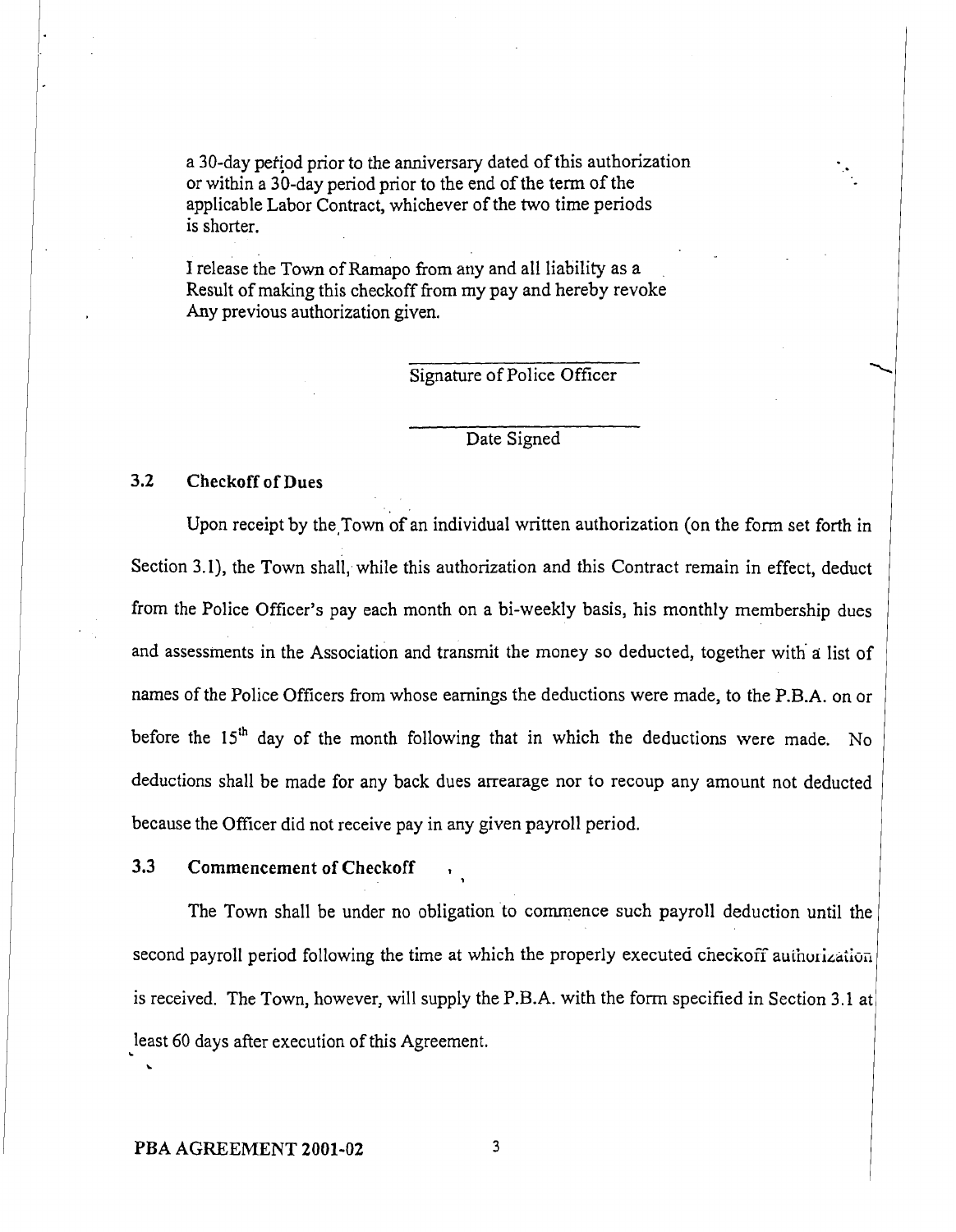## **3.4** Amount to **be Checked Off**

The P.B.A. will certify in writing to the Town the amount of its regular monthly dues and any assessments to be deducted under the provisions of this Article. The dues money is to be made payable to the P.B.A. and sent to the Treasurer as certified in writing to the Town by the  $\mathcal{L}$ any assessments to be deducted under the provisions of this Article. The dues money is to be made payable to the P.B.A. and sent to the Treasurer as certified in writing to the Town by the P.B.A. Any changes in the amount similarly certified by the P.B.A. in writing to the Town. Such changes shall not become effective until 60 days following receipt by the Town of such certification.

# 3.5 **Agency Shop**

The Town agrees to' deduct from the salary of all unit members who are not members of the P.B.A. an agency shop fee. The P.B.A. shall notify the Town of the amount to be so deducted. The agency shop fee deduction shall be in accordance with the provisions of Section 208.3 of the Civil Service Law. Deductions shall be consistent with dues check off.

# **3.6** Indemnity

The P.B.A. shall indemnify and save the Town harmless against any and all claims, demands, suits, or other forms of liability including attorney's fees which may arise out of or by reason of action taken by the Town for the purpose of complying with any of the provisions of this Article 3.

# **ARTICLE 4 ASSOCIATION** BUSINESS

# 4.1 P.B.A. **Business**

The President of the P.B.A. shall be granted relief from all Police duties for a period of fourteen (14) days per year with pay to attend the P.B.A. business. At his option, he may transfer any of those fourteen days to another official of the P.B.A. to attend to P.B.A. business.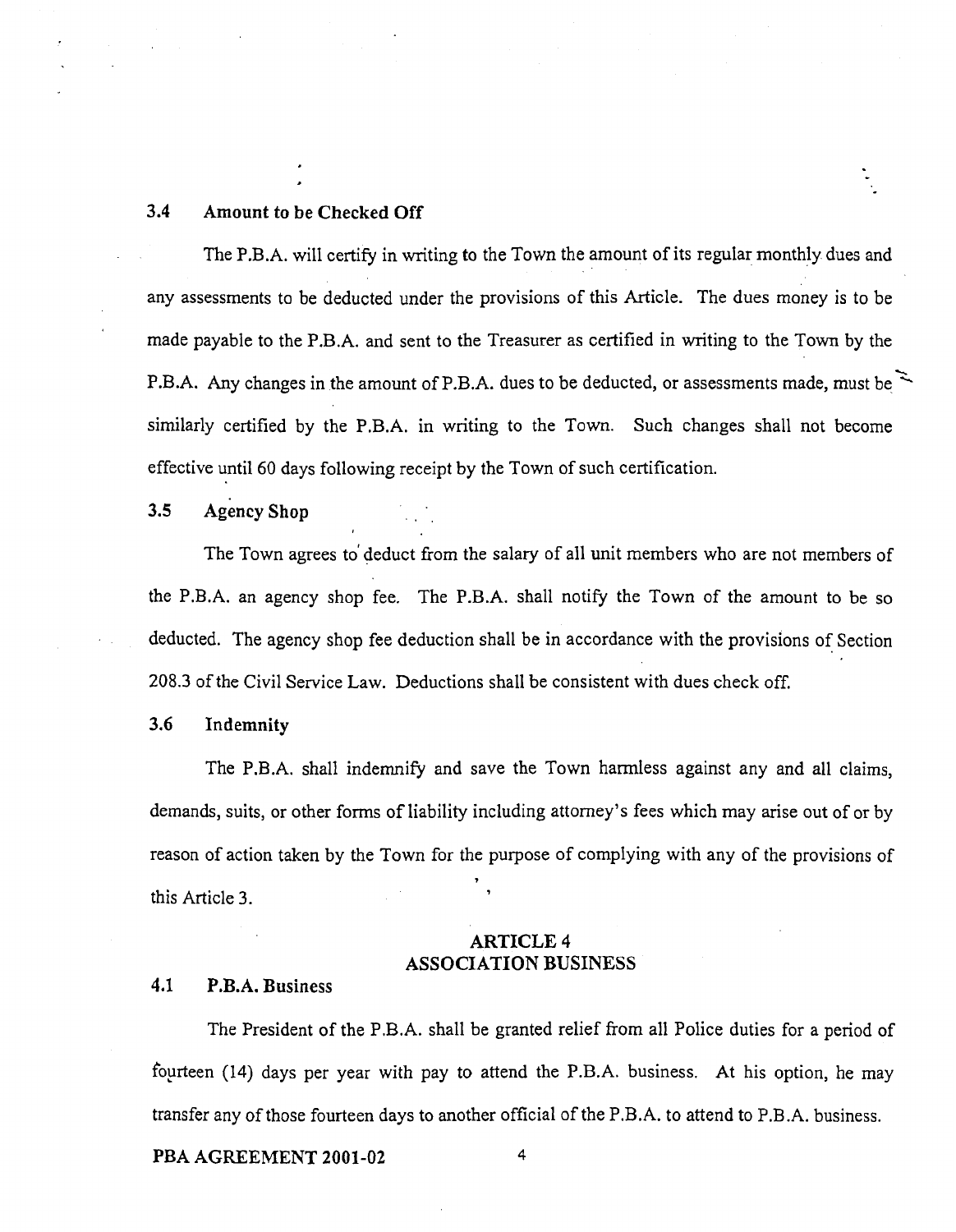# 4.2 Negotiating Sessions

Two Police Officers fiom the Negotiating Team shall be entitled to a tour off during the period negotiating sessions are being conducted.

# ARTICLE **5 SALARY** AND **WAGE INCREASES**

# **5.1** Salary **and** Wage Increase

The base salaries for Police Officers shall be as set forth in Exhibit A, which is attached hereto and made a part hereof.

#### 5.2 **Longevity**

In the years 2001 'and 2002; a Police Officer shall receive, in recognition of time in service (longevity), in addition to the amounts set forth in Exhibit A, on the anniversary date of his/her employment (starting date) with the Police Department, amounts as follows:

| Year of Employment | 2001 Annual Amount         | 2002 Annual Amount |
|--------------------|----------------------------|--------------------|
| 1, 2, 3            | \$ NONE                    | \$ NONE            |
| 4, 5, 6            | \$750.00                   | 800.00<br>S        |
| 7,8,9              | \$1,500.00                 | \$1,600.00         |
| 10, 11, 12         | \$2,250.00                 | \$2,400.00         |
| 13, 14, 15         | \$3,000.00                 | \$3,200.00         |
| 16, 17, 18         | \$3,750.00<br>$\mathbf{r}$ | \$4,000.00         |
| 19, 20, 21         | '\$4,500.00                | \$4,800.00         |

For 2001, an additional \$750 will be paid for completion of every three years of additional service not included in the above chart.

For 2002, an additional \$800 will be paid for completion of every three years of additional service not included in the above chart.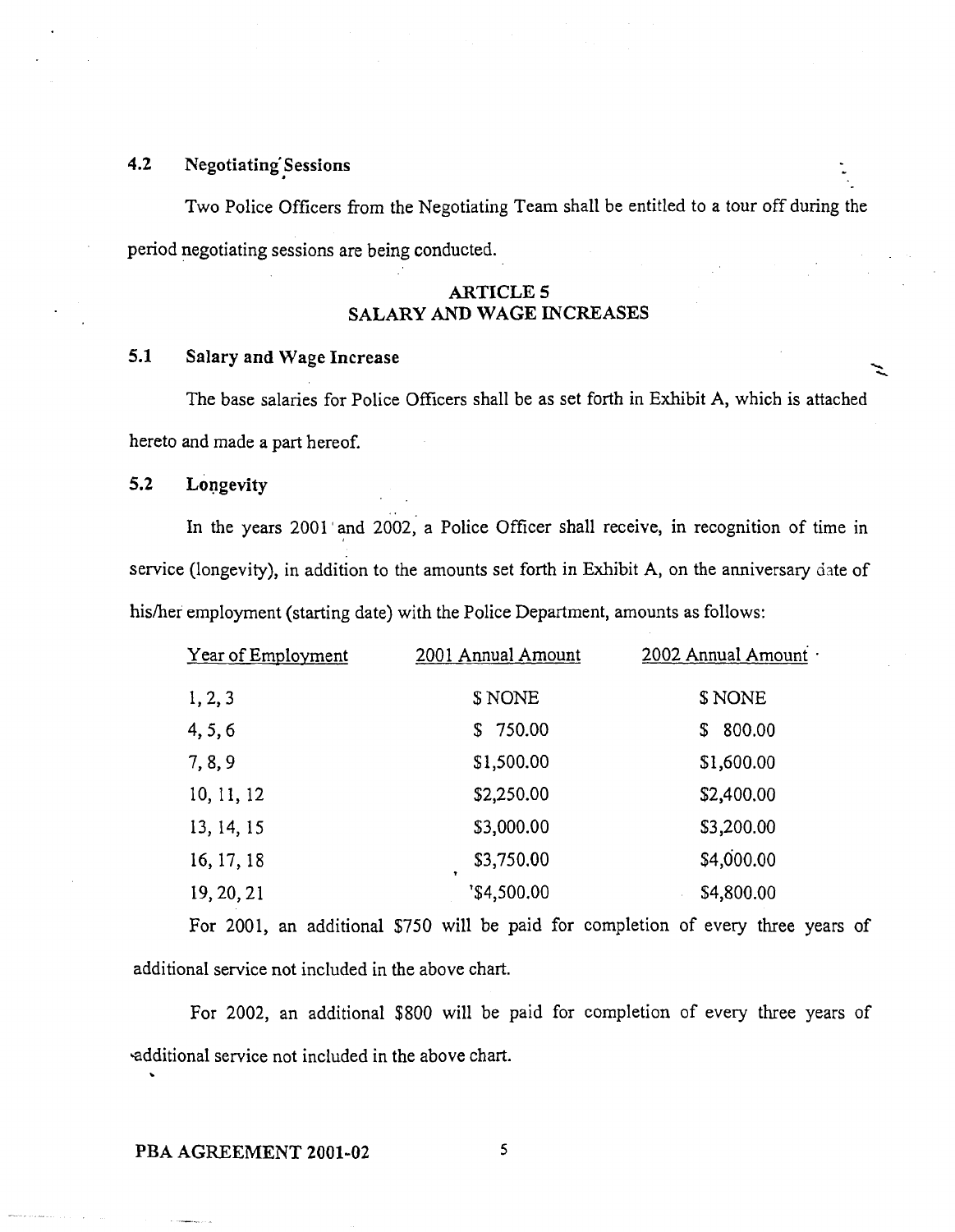#### **ARTICLE 5 A ASSIGNMENTS**

#### **5A. FIXED MIDNIGHT SHIFT**

1. The current four (4) squad rotating shift schedule shall be replaced with a Fixed Midnight Shift and revolving day shifts established pursuant to a Memorandum of Agreement dated June  $12, 1992.$   $\approx$ 

 $\ddot{\sim}$ 

2. The procedure for staffing the Midnight Shift shall be performed every year, and shall be as follows:

The Midnight Shift will be comprised, first with volunteers and thereafter with Police Officers starting with the lowest seniority on the roster. The P.B.A. acknowledges that, except where Seniority is a criterion, the staffing is the prerogative of Management, including the right to assign and/or re-assign Police Officers to the squads within the same shift. The foregoing shall be applicable for any decrease or increase in the staffing during the year.

**3.** Effective January 1, 2001, all Police Officers assigned to the Midnight Shifi shall receive a ten (10%) percent pay differential for all compensated hours, including those hours worked on another shift, except that said ten (10%) percent pay differential will not be paid for days when the Officer is absent from work for Sick/Injury (L.O.D.), Personal Leave under Article 7.3 or **1**  Family Emergency Days. **<sup>1</sup>**

All Police Officers normally assigned to the two rotating shifts, and who are assigned for less than one full pay period to the Midnight Shift, shall not receive a pay differential for hours worked on the Midnight Shift.

4. Due to the possible reduction in the number of permanent assignments to a squad, only one patrol Police Officer may be absent from a squad due to vacation at any one time (a

**PBA AGREEMENT 2001-02**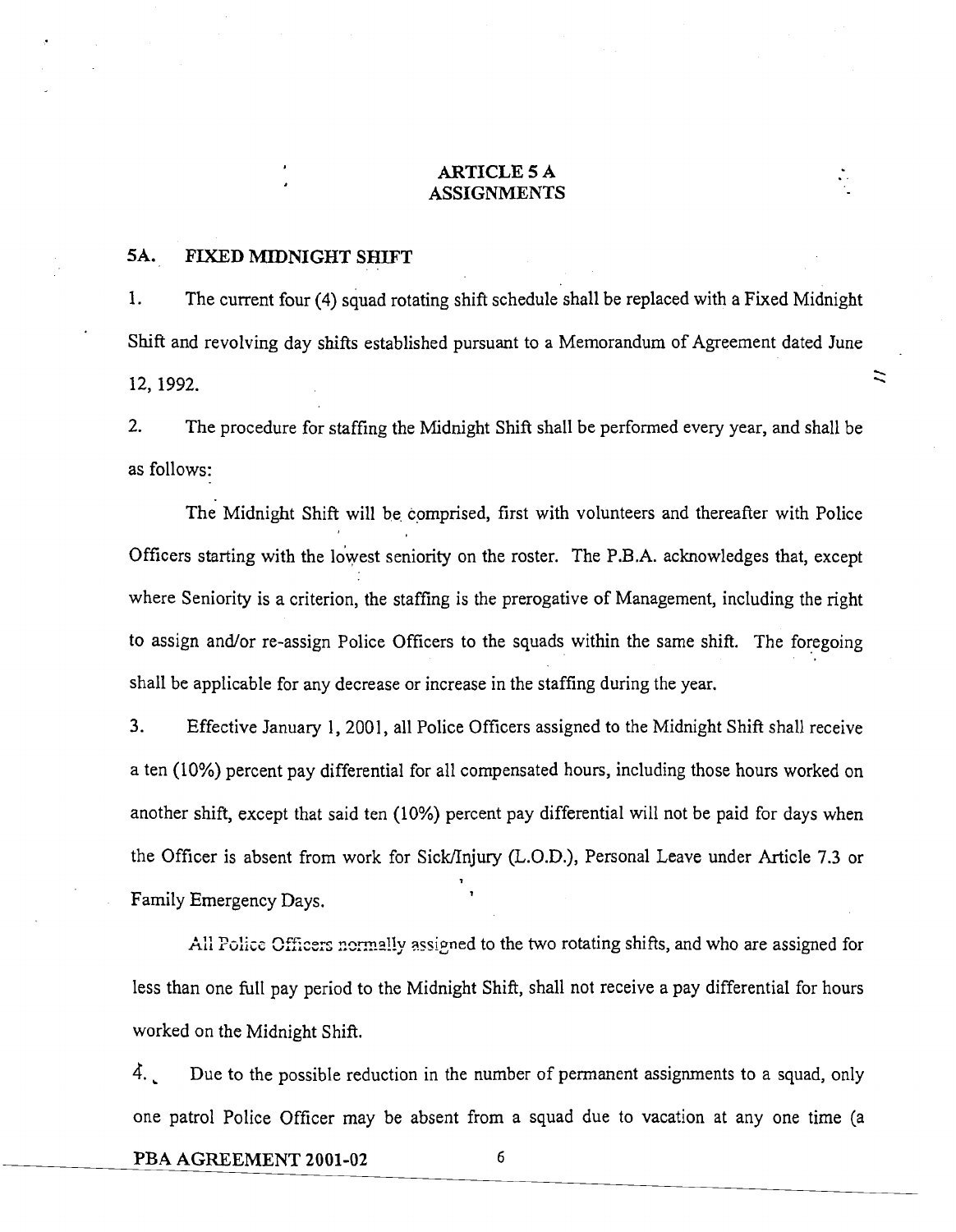maximum of two fiom any working shift). The foregoing shall be applicable to the Midnight Shift only.

I **5.** All Police Officers working the Midnight Shift or otherwise rotating, shall be assigned to I training on a day off, which in no event shall be a Holiday. There shall be three **(3)** mandatory training days for all officers. The first and second days of said training shall be compensated by  $\mathcal{L}$ training on a day off, which in no event shall be a Holiday. There shall be three (3) mandatory<br>training days for all officers. The first and second days of said training shall be compensated by<br>compensatory time. The thi days written notice, provided to each employee, of such assigned training.

# **6. NUMBER OF DAYS**

Effective January 1; 2001, all P.B.A. members, except Part-time Police Officers, will work the same number of days as do Police Officers assigned to Patrol in 2000.

# **7. COMMUNITY POLICING**

Police Officers assigned to "Community Policing" shall receive a four (4%) percent differential for hours actually worked. A Police Officer assigned to "Community Policing" shall prepare hisher own schedule, subject to the approval of hisher superior officer, taking into account the needs of the Community Policing objective. Once said schedule is prepared and **1**  approved by the superior officer (at least one week in advance) any deviation ordered by his/her superior officer from this schedule will be compensated for in accordance with the applicable provisions of this contract. Any overtime will be approved by a superior officer. Such Police Officer shall work the same number of days as do other Police Officers.

 $\overline{7}$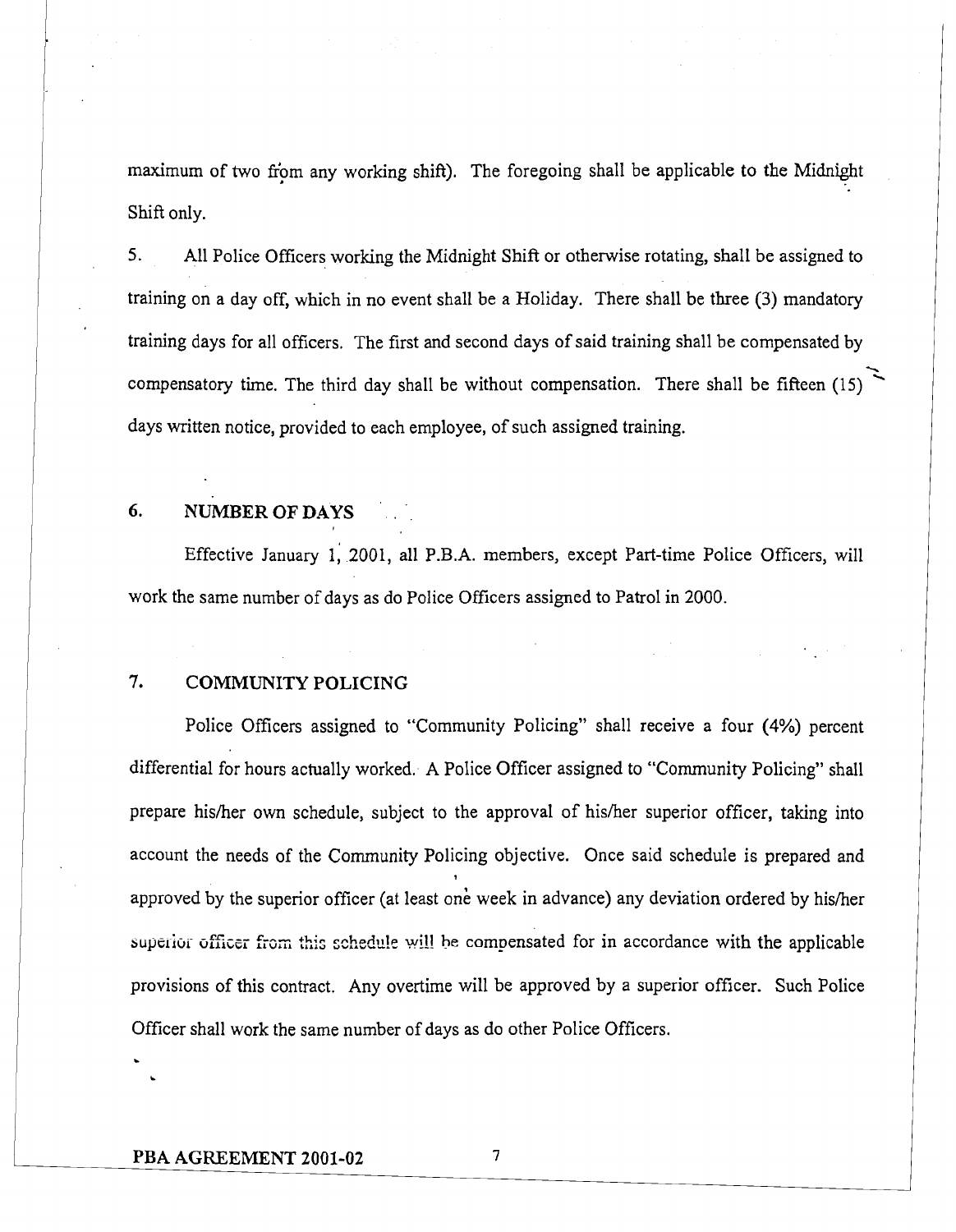#### **ARTICLE** *6*  **UNIFORMS**

# **6.1 Uniform Replacement**

The Town agrees to furnish at its own cost to each Police Officer at the commencement of employment, all necessary and standard uniform equipment. Any item of clothing or equipment which is destroyed or damaged beyond repair in the line of duty shall be replaced by the Town without cost and without deduction for depreciation.

\*. .

(a) Each uniforined Police Officer shall be issued two shirts and two pairs of trousers. The option shall remain with the uniformed Police Officer as to whether or not the issue be summer or winter uniforms.

(b) Police Officers shall receive a payment of \$800.00 per annum for purchase' of the following equipment: flashlights, pens, socks, ties, notebooks, shoes and clipboards. This payment shall be payable to each Police Officer by the second pay period in January.

(c) Any Police Officer absent on January  $1<sup>st</sup>$  of any calendar year due to a line-ofduty injury shall not receive any payment pursuant to the preceding paragraphs of this agreement, unless and until, he/she reports for duty in the same calendar year. Should such Police Officer fail to report for duty in the calendar year, he/she shall forfeit the equipment allowance as provided in the preceding paragraph for that calendar year.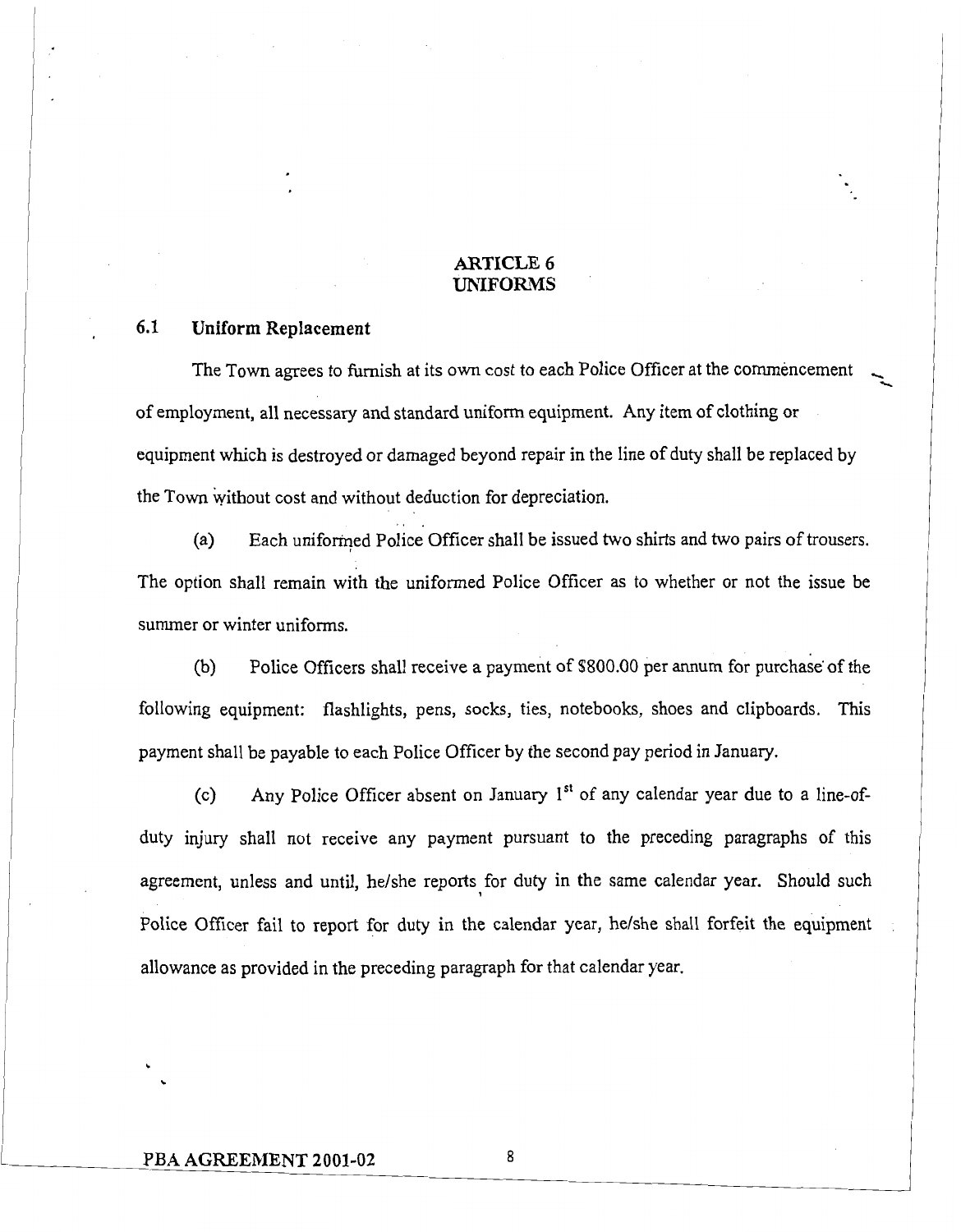# 6.2 Uniform Laundering

The Town shall pay the entire cost for laundering and/or dry cleaning of police uniforms. At least one and preferable two laundry facilities within the Town shall be designated for the purpose of providing this service. Plainclothes Police Officers and detectives who use personal clothing in the line of duty are also entitled to this benefit to the extent offered to uniformed members of the bargaining unit.

ニ

# *6.3* Plainclothes Police Officers Clothing Allowance

All Police Officers assigned to Plainclothes duty including Detectives shall receive an annual clothing allowance of \$415.00. Payment shall be made by the second pay period in January.

#### ARTICLE 7 VACATION AND HOLIDAYS

#### 7.1 Vacations

Vacation to which a Police Officer is entitled under this agreement shall be determined by the Police Officer's length of service, the length of service to be measured from the date of his/her employment (starting date) with the Police Department as follows:

| Years of Service                                          | Days Vacation      |
|-----------------------------------------------------------|--------------------|
| 0 to 1 year minus one day<br>$\mathbf{r}$                 | None               |
| and the control of the con-<br>I to 2 years minus one day | Fifteen $(15)$     |
| 2 to 6 years minus one day                                | Twenty $(20)$      |
| 6 to 10 years minus one day                               | Twenty-five $(25)$ |
| 10 to 15 years minus one day                              | Thirty (30)        |
| 15 or more                                                | Thirty-five (35)   |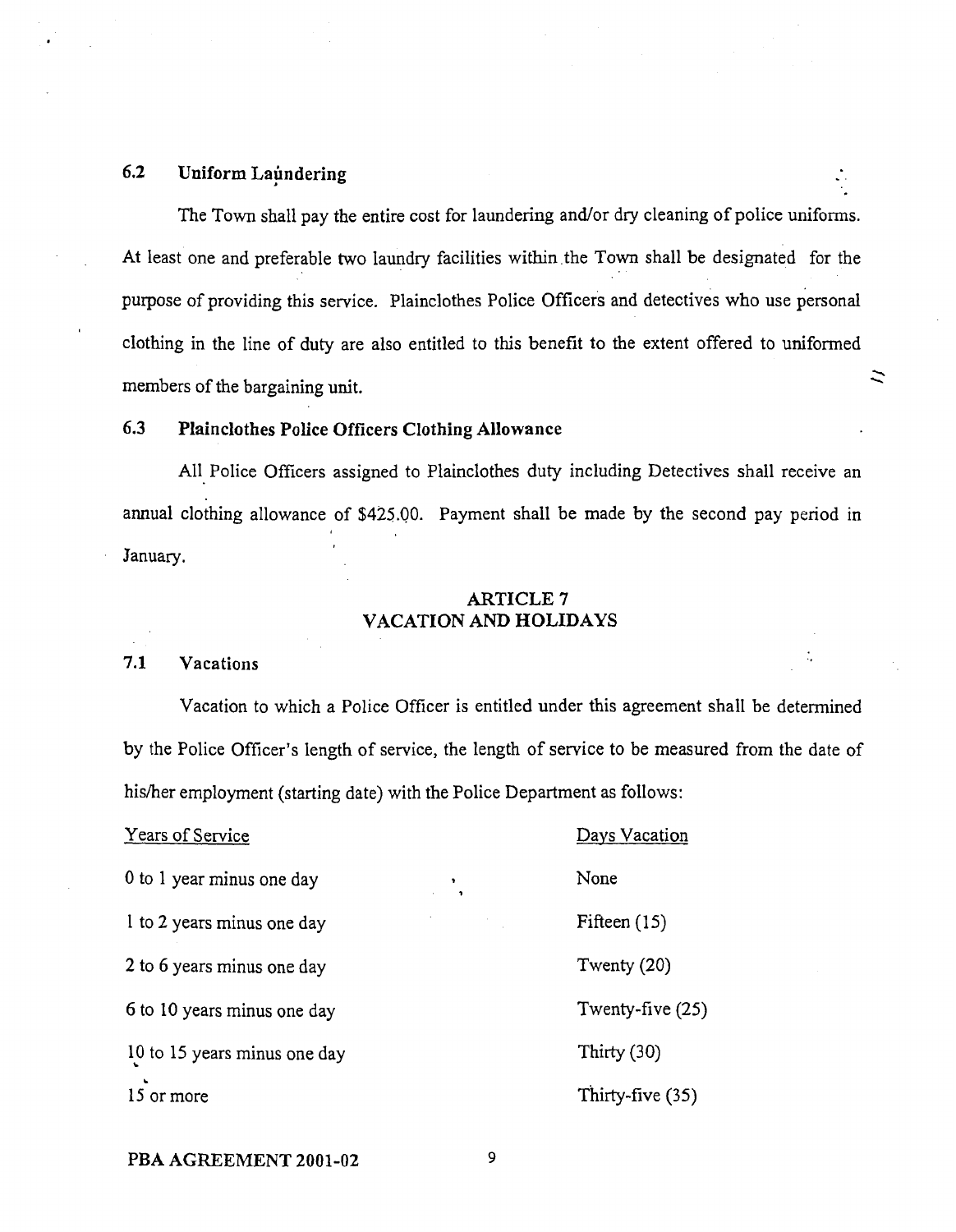Vacations must be taken in blocks of either five consecutive working days, ten consecutive working days or fifteen consecutive working days. Fifteen consecutive working days shall be the maximum allowed for any one vacation schedule.

A Police Officer is permitted to take five (5) of hisher currently allotted vacation days, hereinafter referred to as "flex days", as individual days, provided however, that as a result thereof, no more than two (2) police officers are on vacation at any one time for any given tour.

 $\frac{d}{dt}$ 

Vacation days accrued pursuant to Section 7.2 may be taken as single days.

Each Police Officer shall advise the Chief of Police of hisher requested vacation schedule for the next ensuing year no later than December 1. The Chief of Police shall have full discretion in determining when such vacations may be taken. The Chief of Police shall post the vacation schedule for the next ensuing year no later than December 21 of the year next preceding the year in which the vacation is to be taken. This provision shall be observed with respect to any vacation to be taken pursuant to Section 7.4.

#### **7.2 Holidays**

| 1.             | New Year's Day          | 7.  | Labor Day            |
|----------------|-------------------------|-----|----------------------|
| 2.             | M.L. King, Jr. Birthday | 8.  | Columbus Day         |
| 3 <sub>1</sub> | Lincoln's Birthday      | 9.  | General Election Day |
| 4.             | Washington's Birthday   | 10. | Veteran's Day        |
| 5.             | Memorial Day            | 11. | Thanksgiving         |
| 6.             | Fourth of July          | 12. | Christmas            |

Any Police Officer employed on any of the aforementioned holidays shall have the option of receiving payment at the regular salary for such day or to receive an additional day of vacation in the calendar year in which the holiday fell or in the ensuing calendar year if the holiday falls in the second half of the calendar year, the latter at his/her further option. The Police Officer may elect the option of payment before the first pay period in June and/or the first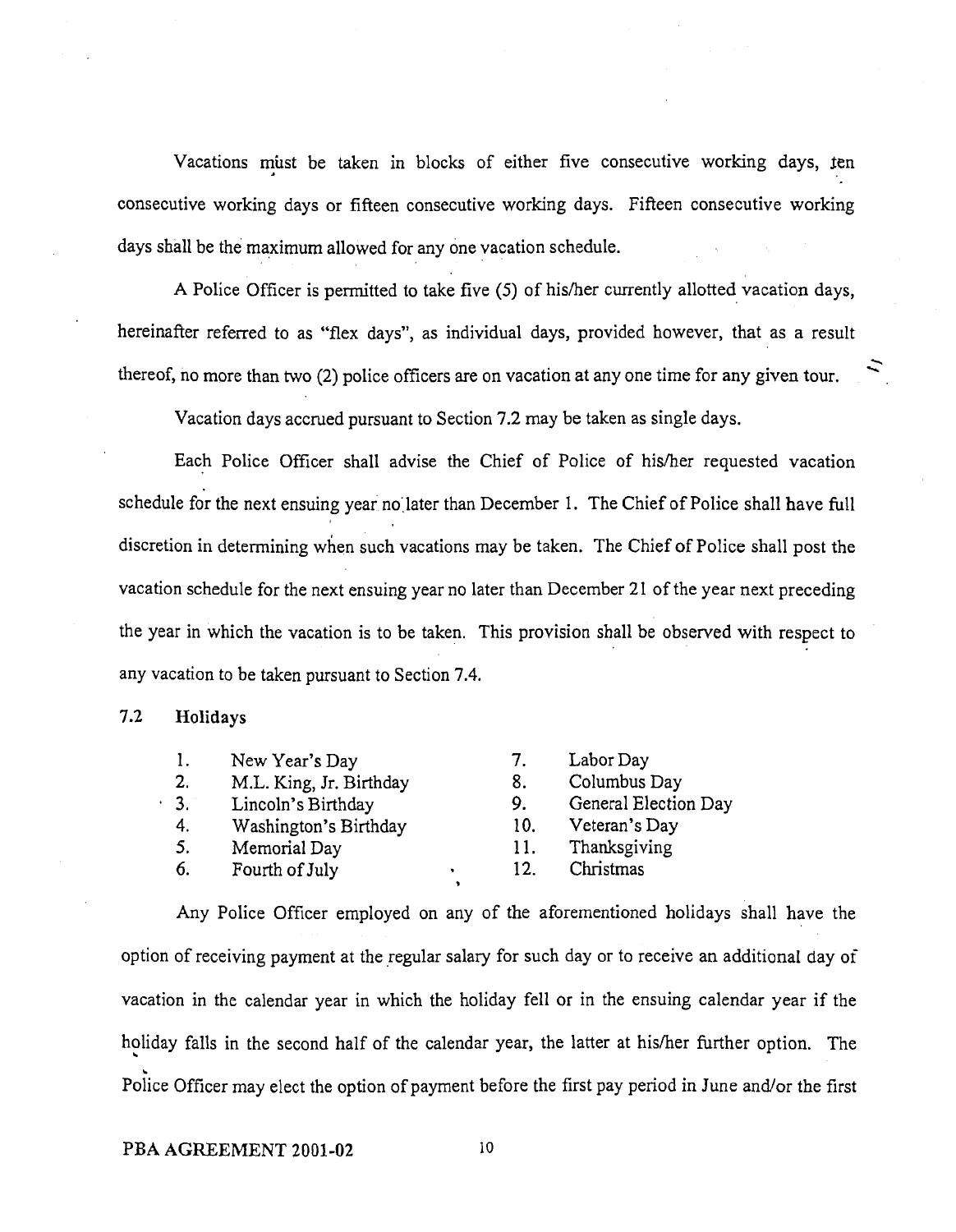pay period in December and payment shall be made by the second pay period after the exercise of the option and shall be made, separate and distinct from the Police Officer's regular salary check.

**7.3 Personal Leave** 

(a) Personal leave is leave with pay for personal business, including religious  $\mathcal{L}$ 7.3 Personal Leave<br>
(a) Personal leave is leave with pay for personal business, including religious<br>
observance without charge against any accumulated vacation overtime. Personal leave credits  $\geq$ may not be used in place of or to extend vacation.

(b) Each Police Officer when in the Town service, shall be credited annually with six (6) personal leave days. Sergeants shall be credited with seven  $(7)$  personal leave days, and Lieutenants shall be credited with eight (8) personal leave days.

(c) Personal leave may be taken by a Police Officer only after prior application on departmental form. If requested with more than five (5) days notice, personal leave shall be granted without Special Report, providing there is sufficient personnel available (on straight pay or overtime basis) to ensure that there is adequate' department staffing to provide for public safety.

(d) An emergency personal leave day shall be granted with a Special Report filed upon the Officer's return to duty. If the need for the personal leave day is of a highly confidential and personal nature, the memb'er will indicate "confidential and personal" on the Special Report, with no further detail. In addition, the availability of manpower shall not affect such request.

(f) Effective January 1, 2002, earned personal days may be purchased at the rate of one day for each two days of unused personal leave. Officers may file for said personal leave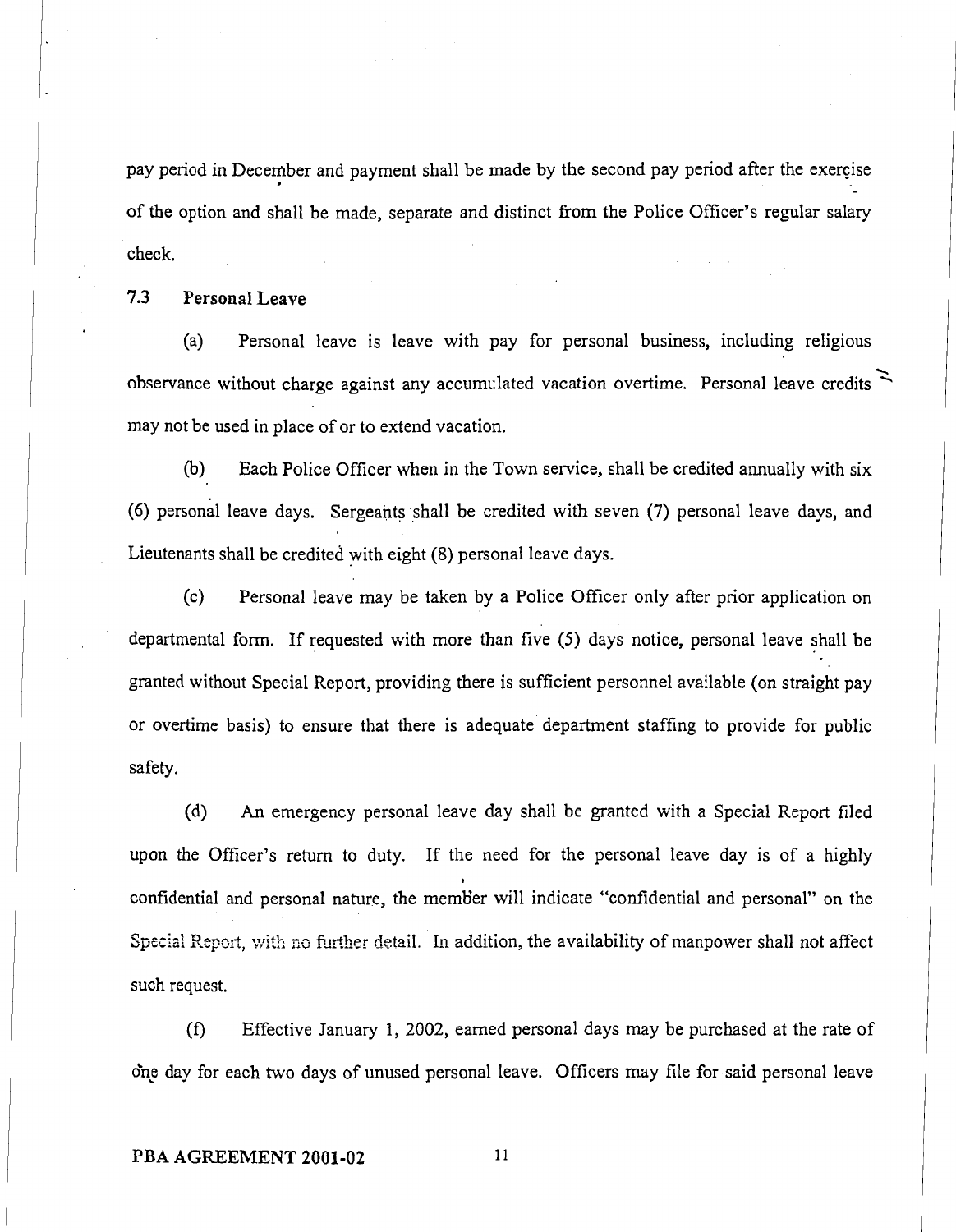buyout during the first December payroll for payment during the second December paytoll. Personal leave buyout shall be filed in fill day increments.

# **7.4 Vacation Carryover, Personal Leave Day Carryover and Accruals for Police Officers Receiving Payment Pursuant to Section 207-c of the General Municipal Law**

**1.** If a member of the Department cannot take his scheduled vacation in the same 1. If a member of the Department cannot take his scheduled vacation in the same<br>year in which it is scheduled because of illness, such Police Officer may "carryover" the vacation and reschedule same for any time up to the following March **3** 1''.

**2.** If a member of the Department is unable to take his scheduled vacation because of not being able to return to work during the year in which same was scheduled, he/she shall be allowed to "carryover" the vacation for a period of up to one hundred twenty (120) days after his/her return to full-time duty.

**3.** If such vacation cannot be rescheduled during a period mutually agreeable to the Chief of Police and the Police Officer within such 120-day period, such 120-day period shall be further extended, at which point the Chief of Police may designate precisely when the vacation shall be taken.

**4.** If a member of the Department cannot take his scheduled vacation in the same year in which it is scheduled solely because of a request of the Town (through the Chief of , Police), such Police Officer may "carryover" such vacation entitlement into the following year,  $2$  **1. 1. 1. 1.**  *n carrer <b>a c a<sub> <i>n* **<b>***n n cure <b><i>n ccarre ccarre <b><i>n ccarre <b><i>n ccarre <b><i>n ccarre <b><i>n ccarre <b><i>n ccarre <b><i>n ccarre <b><i>n* </sub>

The rescheduling of such delayed vacation shall have preference over scheduling the following year's entitlements.<br>
S. There shall be

. **5.** There shall be no "carryover" entitlements so far as unused or missed personal leave days.

**PBA AGREEMENT 2001-02**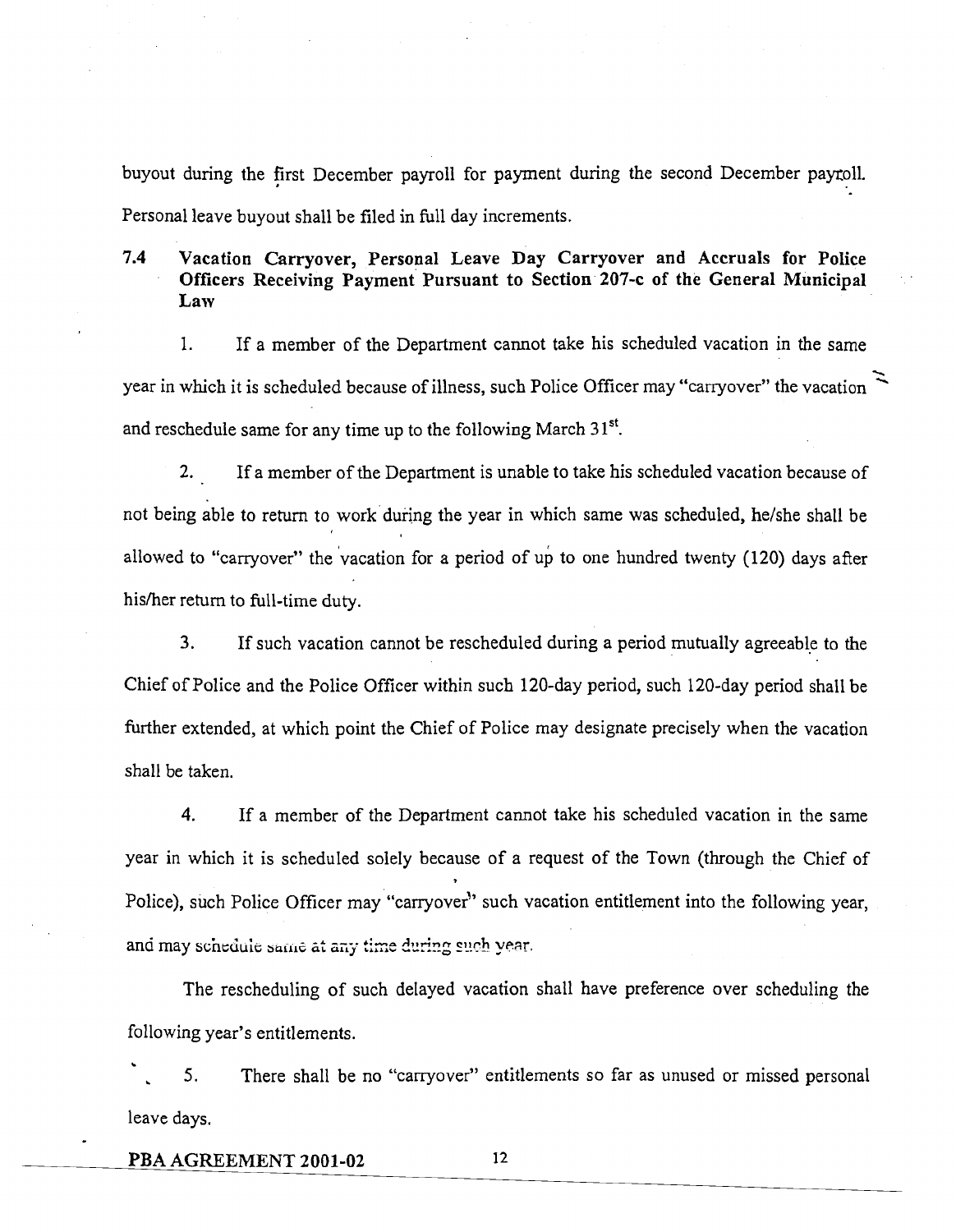# **7.5 FamiIy Health Emergency**

(a) In the event of a serious health emergency with regard to any member of the family of a Police Officer of the Police Department, which emergency requires the presence of - (a) In the event of a serious health emergency with regard to any member of the family of a Police Officer of the Police Department, which emergency requires the presence of said Police Officer and will prevent his/her att discretion of the Chief of Police or such other Police Officer as he may designate, be permitted up to three (3) days leave not chargeable against vacation, sick leave or personal leave, provided that the Police Officer conforms to the rules and procedures of the department with regard to notification and authorization of such requests. The granting of this leave shall be strictly limited to those serious emergencies which, in the sole discretion of the Chief of Police or such other officer as he may designate, require same. Proof as to the existence and nature of the emergency shall be submitted upon request. Family shall be defined as spouse, parent, parent-in-law, child or sibling.

(b) Effective the signed date of this agreement, family emergency days can be accumulated and may be taken as terminal leave at the end of the Officer's career. The maximum number of cumulative family emergency days which may be accumulated under this provision is sixty  $(60)$  days.

7.6 Death Leave

Leave for the death of a member of the family of a Police Officer shall be five (5) days. **A** member of the family shall be defined as spouse, parent, parent-in-law, child or sibling.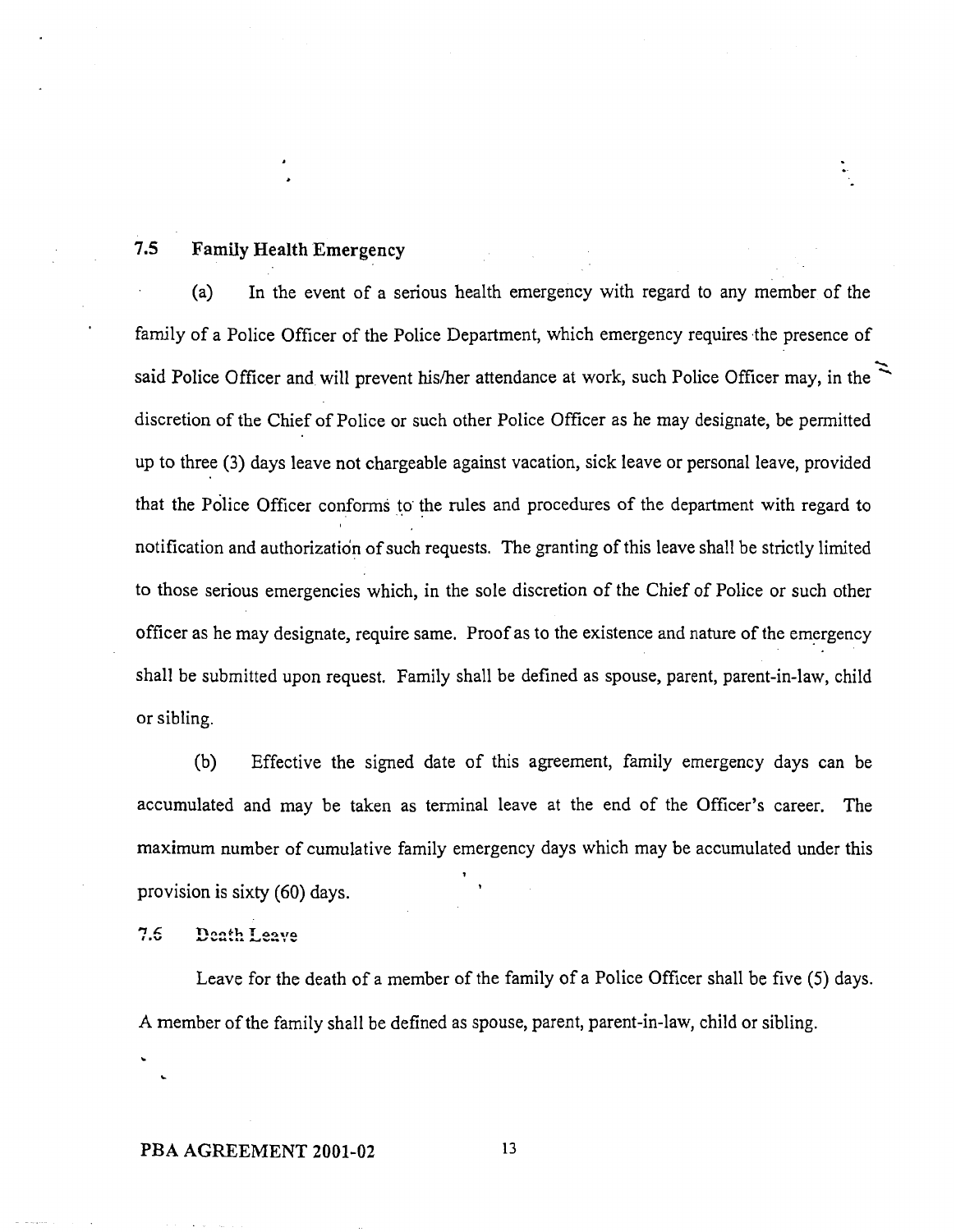# **ARTICLE 8** OVERTIME AND REGULAR PAY

**8.1** Effective January 1, 2002 all members shall be paid for earned overtime in cash or accrued overtime leave at the member's discretion, at the rate of time and one-half of base pay (including longevity pay) for all ordered overtime worked; any overtime worked in excess of eight (8) hours, not specifically ordered as overtime shall be compensated in cash or accrued overtime leave at the member's discretion at the rate of time and one-half. There will be no **x**  overtime paid for fractional hours. Accrued overtime leave earned under 8.1 may, at the member's discretion, be banked and used as time off or cashed in at the rate in effect when earned. Accrued overtime leave cashed in or used under this section shall be deducted in the order accrued.

**8.2** Any Police Officer actually recalled to duty during hisher, normal off-duty hours, including "before shift" call-in, shall be compensated a minimum of four (4) hours at the overtime rate. This payment shall include subpoena appearances at any and all criminal court proceedings and subpoena appearances before governmental and administrative agencies such as the State Liquor Authority and Motor Vehicle Department.

**8.3** A11 Police Officers working overtime shall be entitled to a meal allowance of five (\$5.00) dollars for each four (4) hours of overtime work completed. '

**8.4** Any Police Officer whose regularly' scheduled tour of duty is changed by a Superior Officer shall receive an additional four (4) hours straight pay for said tour of duty actually worked. This shall not include mutual "swapping" of tours of duty by the Police.

8.5 **Out of** Title **Pay** 

. (a) Where a sergeant has been designated by the Chief or his designee to act as a . squad commander for more than ten (10) cumulative shifts per annum, the sergeant shall,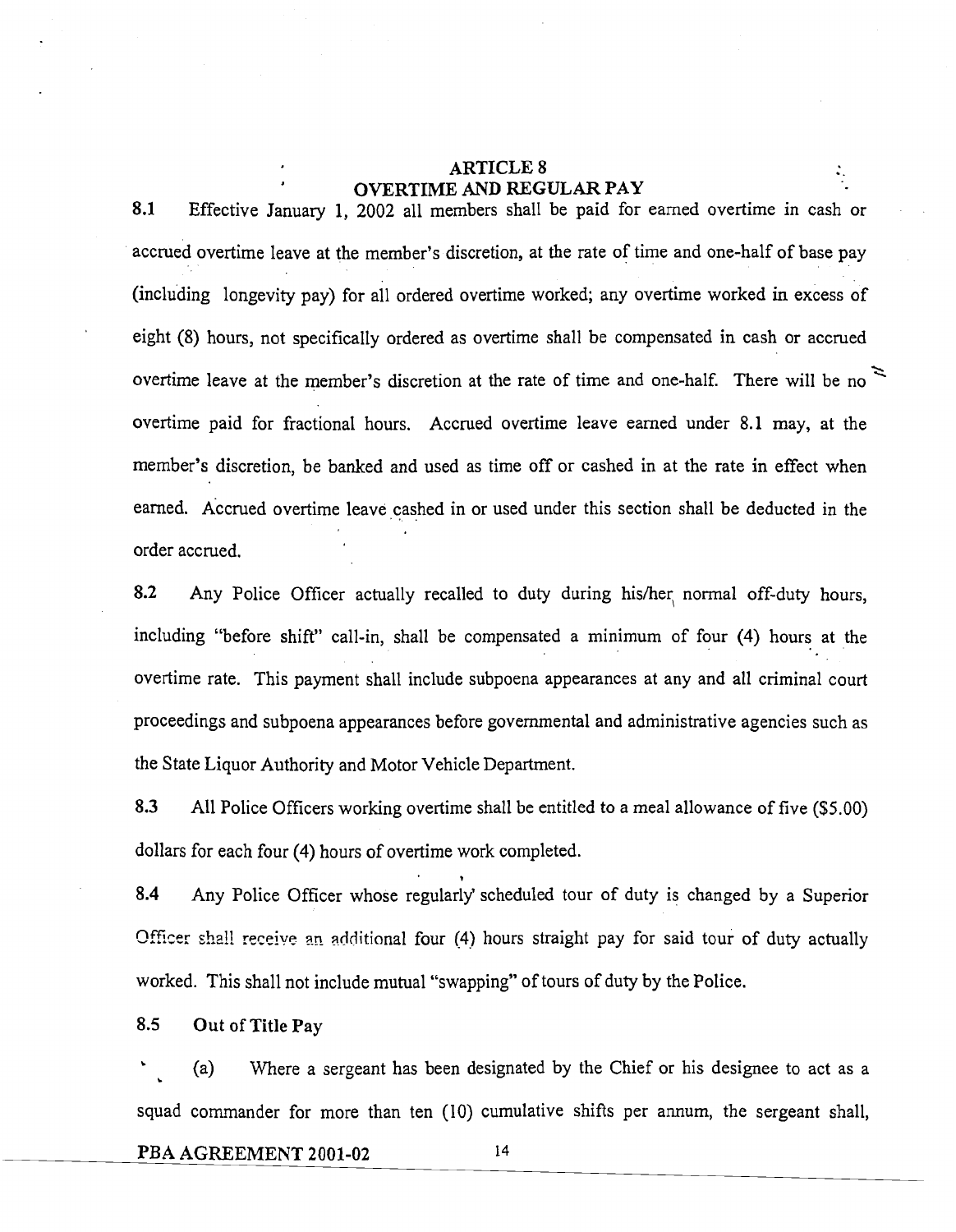thereafter, be paid a differential of 7 1/2% for each shift thereafter where the sergeant is required to act as a squad commander. It is understood that this differential applies solely to the senior sergeant on a shift.

(b) Where a Police Officer has been designated by the Chief or his designee to act as a detective for more than ten (10) cumulative tours per annum, the Police Officer shall thereafter --. a detective for more than ten (10) cumulative tours per annum, the Police Officer shall thereafter<br>be paid a differential of 7  $\frac{1}{2}\%$  for each tour thereafter where the Police Officer is required to act  $\approx$ as a detective.

#### **ARTICLE 9 COMPENSATORY TIME**

**I. S. President Communication** 

**9.1** Detectives shall receive as additional compensation five (5) days pay per annum, at hisher regular salary in effect on December 310f the year in which accrued, in lieu of payment for "stand by time". Said payment shall be included in the salary check for the second pay period in January of the year after the year in which accrued. There shall not be apportionment for a part year worked.

**9.2** Any accrued but unused compensatory days remaining at the time of retirement, for disability or otherwise, shall be paid to the retiring Police Officer at hisher then applicable regular salary.

**9.3** There shall be a category of leave days to be referred to as "compensated time". **1**  Compensated time may be granted in instances where Police Officers perform duty, attend schools, etc. during periods other than normal scheduled tour of duty and where no overtime compensation is authorized. Compensated time may be taken ony with the consent of the Police Officer's then Squad Commander or his/her (Squad Commander's) superior. The granting or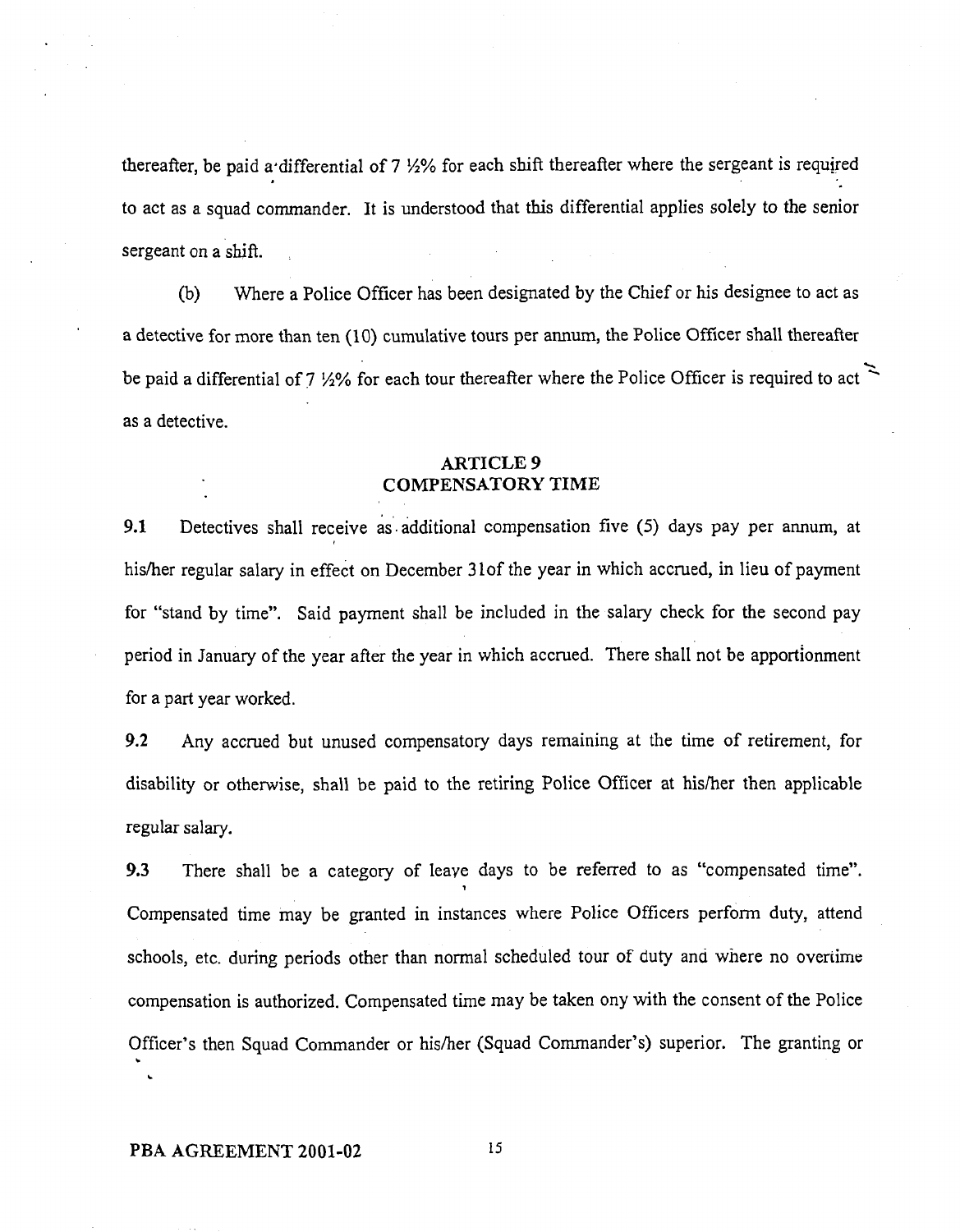withholding of the compensated time day by the Squad Commander or his/her superior shall be at such person's sole discretion.

9.4 **Civil Summons** 

Upon the full execution of the collective bargaining agreement, and in cases other than those in which an officer or the P.B.A. has commenced a proceeding against the Town, its officers, employees and/or agents, when an officer is required to attend before a Court upon the issuance of **a** civil subpoena with regard to an action or actions arising out of the course of the officer's employment with the Town as a police officer, helshe shall receive compensatory time on an hour-for-hour basis for all time required in court as a result of such summons. All such time required on a regular day off shall be compensated on an overtime basis and where such a subpoena requires attendance on a day when an officer is scheduled on duty, if necessary, his or her shift will be changed accordingly.

## **ARTICLE 10 HOSPITALIZATION AND MEDICAL PLAN**

#### **10.1 Obligation of Town**

The Town agrees to continue its practice of paying the full premium rate charged by the Health Insurance Carrier for individual subscriber's coverage. The Town shall continue to maintain group medical insurance coverage at the same minimum level of coverage as provided **t**  for by the Town in 1996 under the Agreement between the employer and the P.B.A. terminating December 31, 1998. Thereafter, the Town will substitute and maintain the Empire Plan (CORE plus enhancements) to all members of the bargaining unit as well as retirees and eligible family members from the bargaining unit who are receiving health insurance through the Town as of **L**  November 30, 1998 or who retire from the unit thereafter. It is understood that, should the Town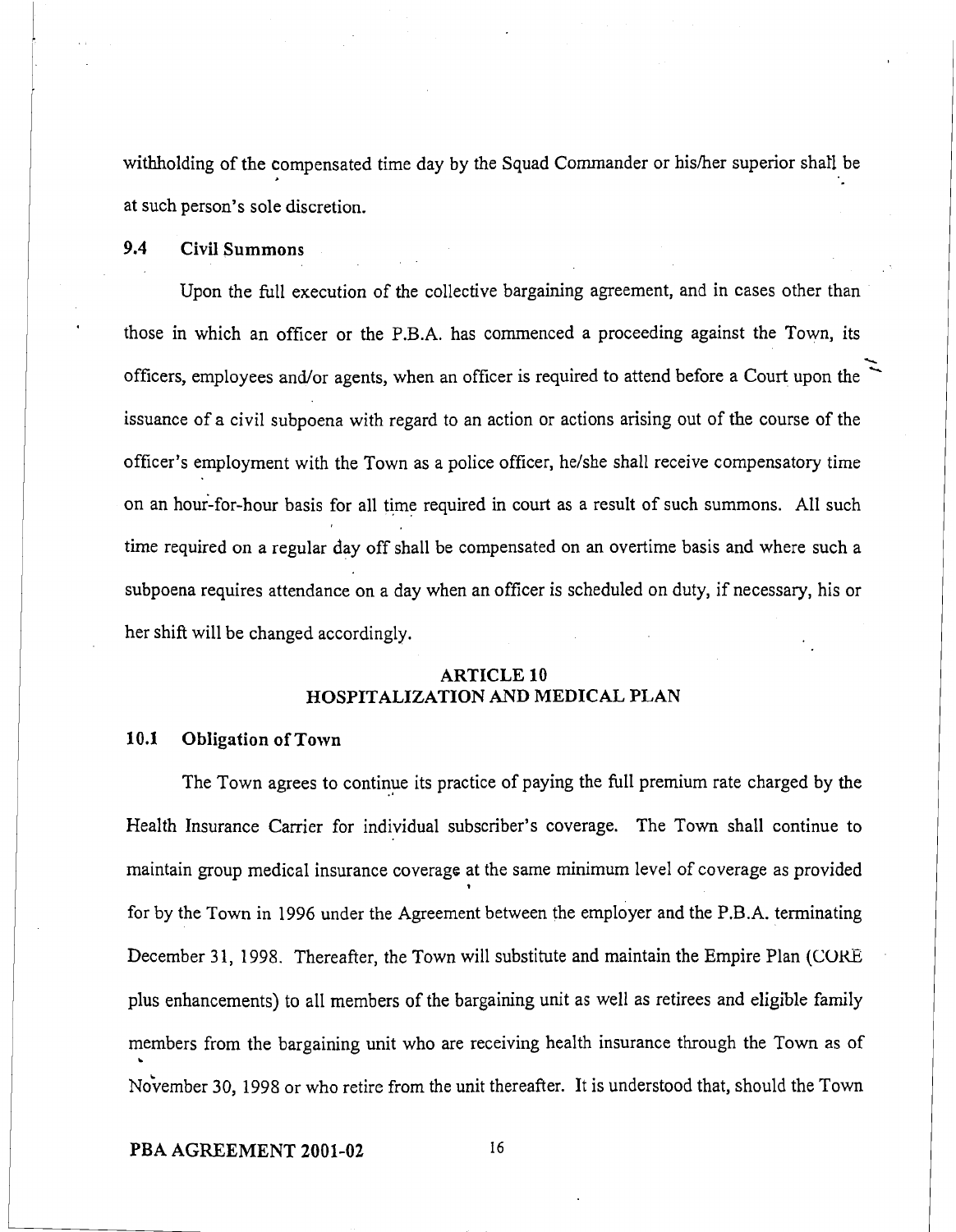change health insurance carriers in 1998, co-pays, deductibles and amounts paid toward maximum out-of-pocket expenses under the previous health plan shall be credited toward copays, deductibles and amounts paid toward maximum out-of-pocket expenses for the Empire Plan. Upon conversion to the Empire Plan, in the case of members of the bargaining unit who have contracted or may in the future contract Lyme Disease, the Town agrees to cover any and all out-of-pocket medical expenses not covered by the Empire Plan, but covered by the previous ' plan, up to a maximum of \$50,000 per year per insured person with a maximum of \$100,000 per incident of Lyme Disease in any two year period. Further, upon conversion to the Empire Plan, in the case of members of the bargaining unit who have contracted or who may in the future contract Lyme Disease or 'other catastrophic illness or injury and that illness or injury is not covered under the Empire Plan, but was covered under the prior medical plan in effect prior to January 1, 1999, that person may appeal this lack of coverage to the Town Personnel Director who shall review and determine said application solely on the standards of coverage provided under the prior medical plan. In no event shall coverage be afforded that is in excess of that which was afforded under the prior medical plan. The determination of the Director of Personnel shall be reviewable under the grievance procedure of the collective bargaining agreement.

'

**10.2 Vision Program** 

The Town shall provide the same vision plan made available to the CSEA to all covered people. The Town shall pay for all eye glasses broken in the line of duty, not to exceed \$200.00.

**10.3 Dental Plan** 

The Town shall offer members of the bargaining unit the same dental plan made available to the CSEA to all covered people. **<sup>b</sup>**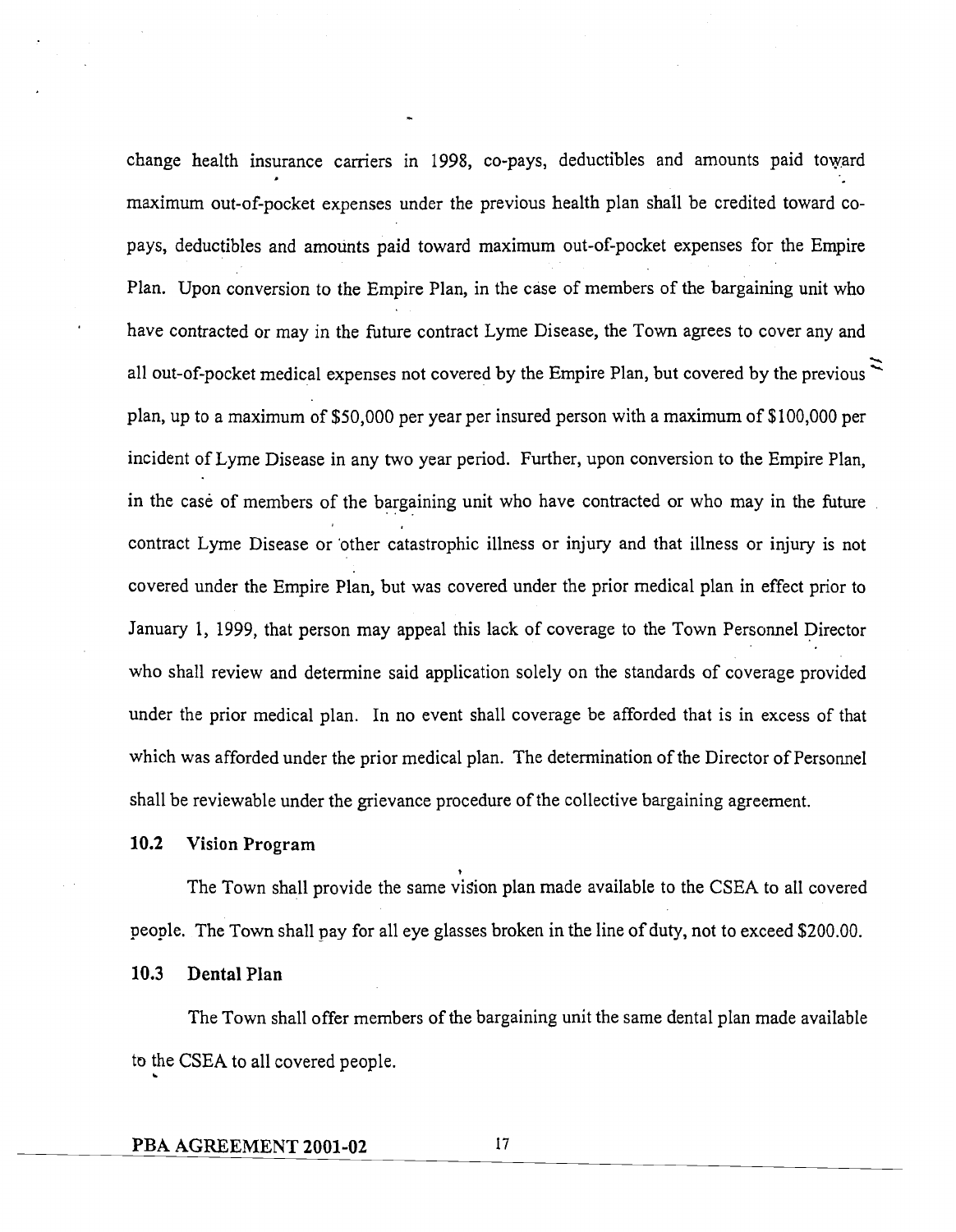# ARTICLE **11**  GRIEVANCE, ARBITRATION, DISCIPLINARY AND OTHER PROCEEDINGS

#### **11.1** Grievance Procedure

A grievance shall be defined as a claim that the Town violated a provision of this  $\geq$ Contract or a past practice of the department, and shall be resolved by use of the following procedure:

(a) Step One - Effective January 1, 2002, all grievances must be in writing and filed either by the affected employee by the Association'with the Chief of Police or Captain. The grievance must be filed within forty-five (45) calendar days after the employee andlor the Association knew or should have known of the occurrence which gave rise to the grievance. The grievance shall state the substance of the grievance and the contract provision and/or past practice alleged to have been violated. The Chief of Police or hisher designee, shall issue a written decision no more than fifteen (15) days after the filing of the grievance. At the time of the filing of a Step One Grievance, the grievant shall file a copy of said grievance with the Office of the Town Supervisor.

(b) Step Two - If the grievance is denied at Step One, the grievant may file a Step \* Two grievance in writing with the Town Police Commission (Attention: Town Supervisor) within thirty (30) days of the date that the Step One decision was due. The Town Police Commission shall issue a written grievance decision within thirty (30) days of receipt of the Step Two grievance.

#### PBA AGREEMENT **2001-02**

**L L**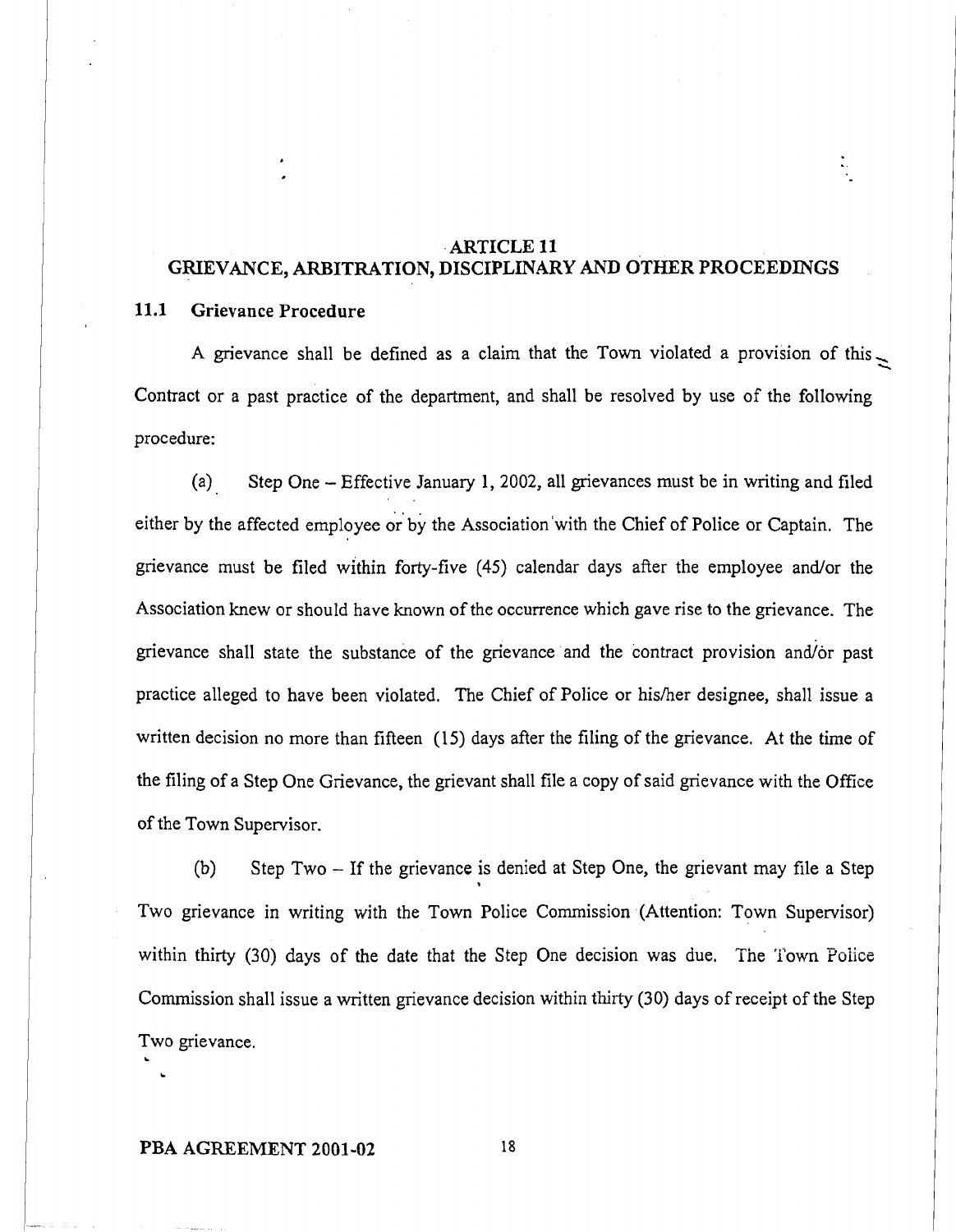(c) Step Three  $-$  If the grievance is denied at Step Two, the grievant may file a Demand for Arbitration within thirty (30) days of receipt of the written Step Two decision or within thirty (30) days of the date when said decision was due. The Demand for Arbitration shall be forwarded to the New York State Public Employment Relations Board and served upon the Office of the Town Attorney. The Demand for Arbitration shall state the substance of the  $\ddot{\mathbf{z}}$ be forwarded to the New York State Public Employment Relations Board and served upon the<br>Office of the Town Attorney. The Demand for Arbitration shall state the substance of the<br>grievance and the contract provision alleged selected and the arbitration shall be conducted in accordance with PERB rules and procedures in effect at the time of the filing of the Demand for Arbitration. The Arbitrator's decision shall be final and binding.

The arbitrator's fee 'shall be paid entirely by the loser of the arbitration except that any cancellation shall be paid by the party charged with cancellation.

(d) Any and all time limits set forth in this grievance procedure may be waived upon mutual written consent of the parties.

#### 1 1.2 **Disciplinary Procedures**

Any and all disciplinary hearings held by the employer with regard to the discipline of any Police Officer shall be held before an independent hearing officer appointed by the parties after mutual consultation. If the parties are unable to agree with the selection of a hearing officer, a hearing officer shall be selected ,from a list of trial referees to be obtained from the **9**  Supreme Court, Rockland County.

# **ARTICLE 12 PROMOTIONAL LISTS**

To the extent possible under Civil Service Law and Regulations, the Town will endeavor to have all eligibility lists for promotion in the Department of the Police to have a life term of two (2) years.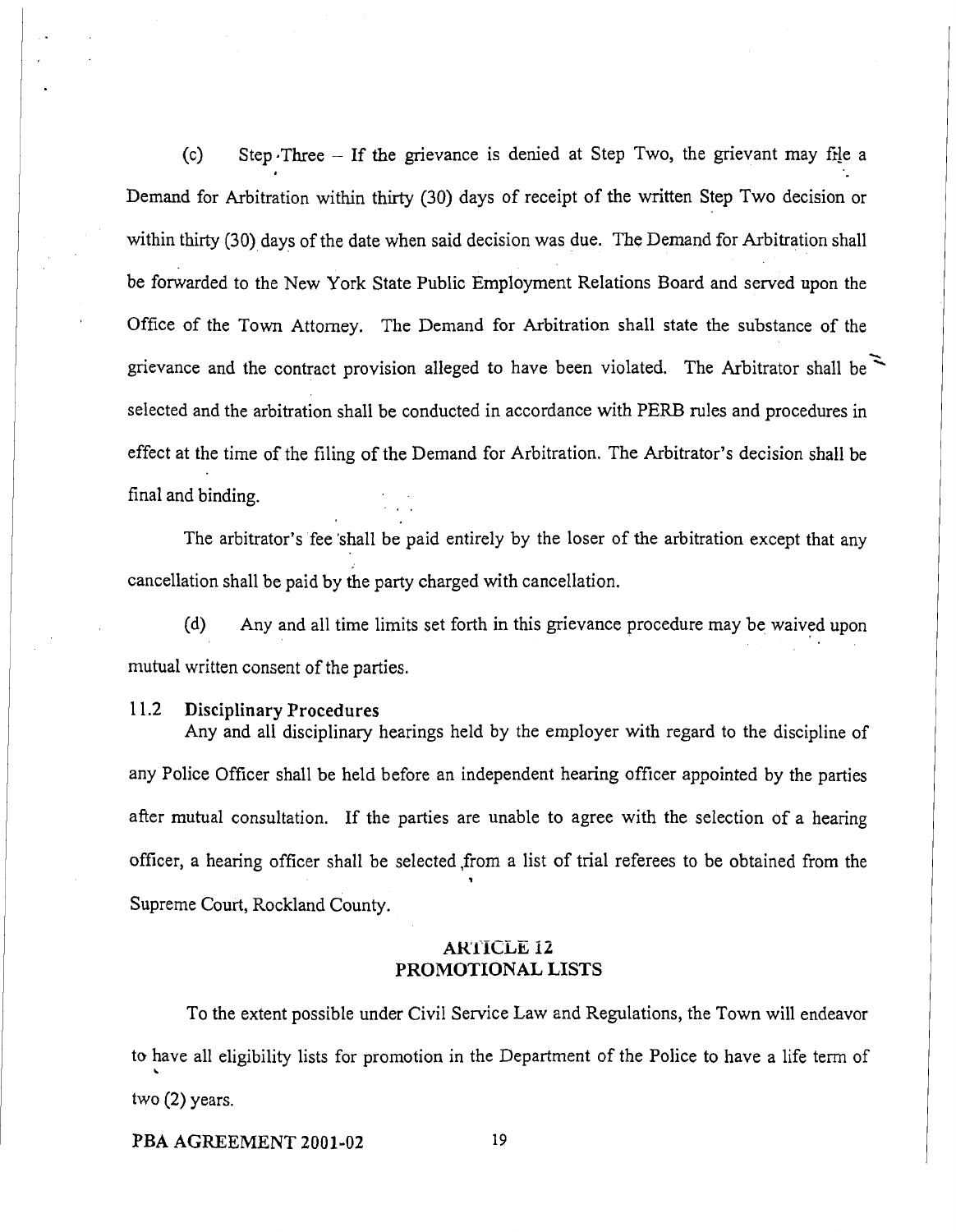#### **ARTICLE 13 GROUP LIFE INSURANCE**

The same Group Life Insurance Plan as is presently in effect shall be continued.

# **ARTICLE 14 MANAGEMENT RIGHTS**

Except where expressly limited by a specific provision of this Contract, the Chief of  $\ge$ Police shall have the sole and exclusive right to direct and manage the Department of Police, including but not limited to the following rights: to determine the composition and organization of the Department and any sub-units therein; to determine the facilities and equipment to be utilized and/or maintained; to determine the hours of work and work schedule; to determine what work is to be performed by the Department, its place of performance and who is to perform it; to determine the assignments and job duties in his/her discretion; to determine the rules and regulations governing the Department; to determine what training or instructional programs are necessary; to determine the methods, means, equipment and personnel by which any and all Departmental Operations are to be conducted; to determine reasonable standards of performance; and to determine practices and procedures for the efficient discipline and orderly operations of the Department; and from time to time to change any or all of the above determinations.

#### **ARTICLE 15 SICK LEAVE**

**15.1 A** Police Officer shall be entitled to sick leave for any period of time in which he/she is actually ill and unable to attend to hisher employment. The employer shall have the right to investigate the claim of illness and may also require from the Police Officer a certificate from a physician or dentist if said Police Officer is absent from work for a period of more than three (3) **<sup>C</sup>** days, with respect to diagnosis, prognosis and anticipated period of illness.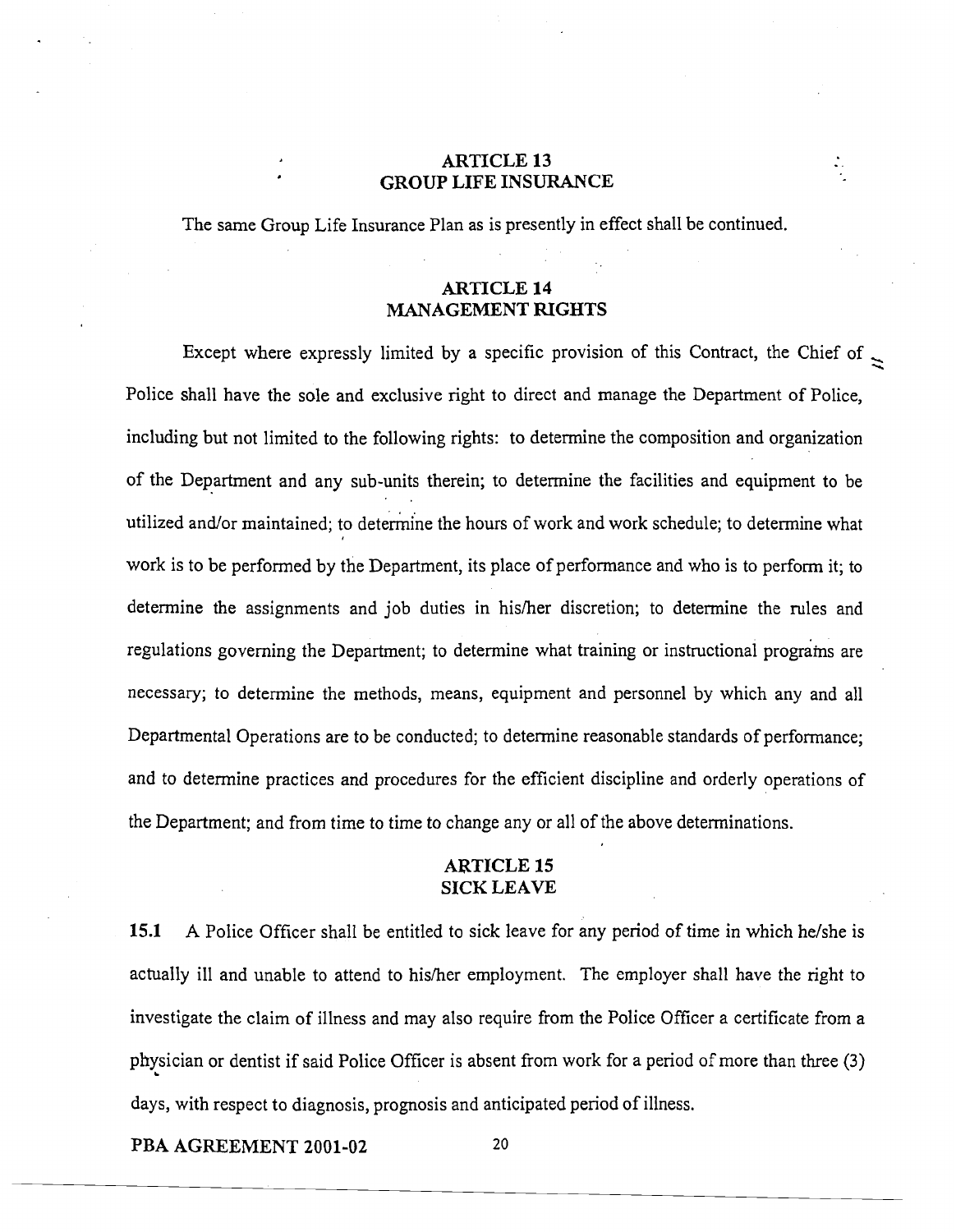15.2 In the event a Police Officer is requested to furnish a certificate from a physician or dentist and refuses and/or fails to do so as set forth herein, the Police Officer will not be paid for the alleged illness and may be subject to disciplinary proceedings. Disability due to pregnancy shall be treated in the same manner as any other disability.

## **ARTICLE 16 RIGHTS OF POLICE OFFICERS** \

 $\tilde{\phantom{0}}$ 

**16.1** Members of the force hold a unique status as Public Officers in that the nature of their office and employment involves the exercise of a portion of the Police Power of the municipality.

16.2 The security of the community depends to a great extent on the manner in which such Police Officers perform their duty. Their employment is thus in the nature of a public trust.

**16.3** The wide ranging powers and duties given to the Department and its members involve them in all manner of contacts and relationships with the public. Out of these contacts may come questions concerning the actions of the members of the Force. These questions may require investigation by superior officers designated by the Town. In an effort to insure that these investigations are conducted in a manner which is conductive to good order and discipline, the following rules are hereby adopted:

(a) The interrogation of a merpber of the Force shall be at a reasonable hour, **<sup>1</sup>** preferably when the member of the Force is on duty, unless the exigencies of the investigation dictate otherwise. If any time is lost, the member of the Force shall be given compensatory time.

(b) The interrogation shall take place at a location designated by the Chief of Police ordinarily at Police Headquarters or a location having a reasonable relationship to the incident alleged.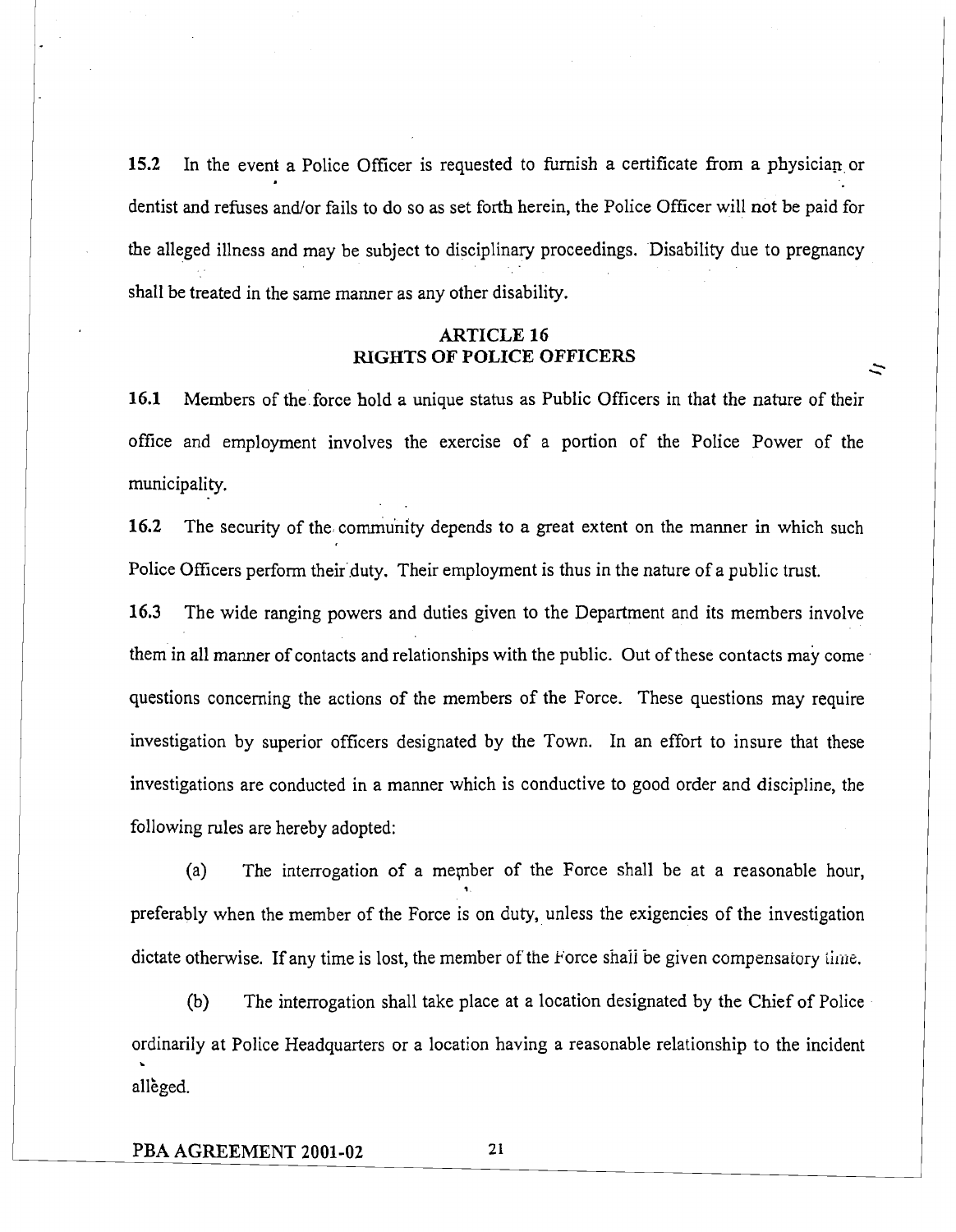(c) The member of the Force shall be informed of the nature of the investigafion before any interrogation commences. Sufficient information to reasonably apprise the member of the allegations should be provided. If it is know that the member of the Force is being interrogated as a witness only, helshe should be so informed at the initial contact.

(d) The questioning shall be reasonable in length. Reasonable respites shall be  $\ddot{z}$ allowed. Time shall also be provided for personal necessities, meals, telephone calls, and rest  $\tilde{\zeta}$ periods as are reasonably necessary.

(e) All members of the Force shall be obligated to answer any questions concerning their conduct as it relates to their employment, except those which violate their constitutional, legal or contractual rights.

**(f)** The members of the Force shall not be subjected to the use of offensive language by the investigating officer, nor shall he/she be threatened with transfer or disciplinary action unless helshe refuses to answer proper questions as defined in Section (c) above. The foregoing prohibition against threats shall not be construed to prohibit the investigating officer from advising the member of the Force of the character of the discipline the department intends to impose nor from advising the member of Force that if he/she refuses to answer proper questions, is above, he/she may be subject to additional charges. The individual's consent to disciplinary<br>, action shall not be binding in less than 24 hours after he/she is advised of the nature of such disciplinary action or its alternatives except in circumstances where there is danger to the public.

(g) The complete interrogatories of the member of the Force shall be recorded mechanically or by a department stenographer. There will be no "off the record" questions ekcept by mutual consent of both parties. All recesses called during the questioning shall be **<sup>b</sup>** recorded.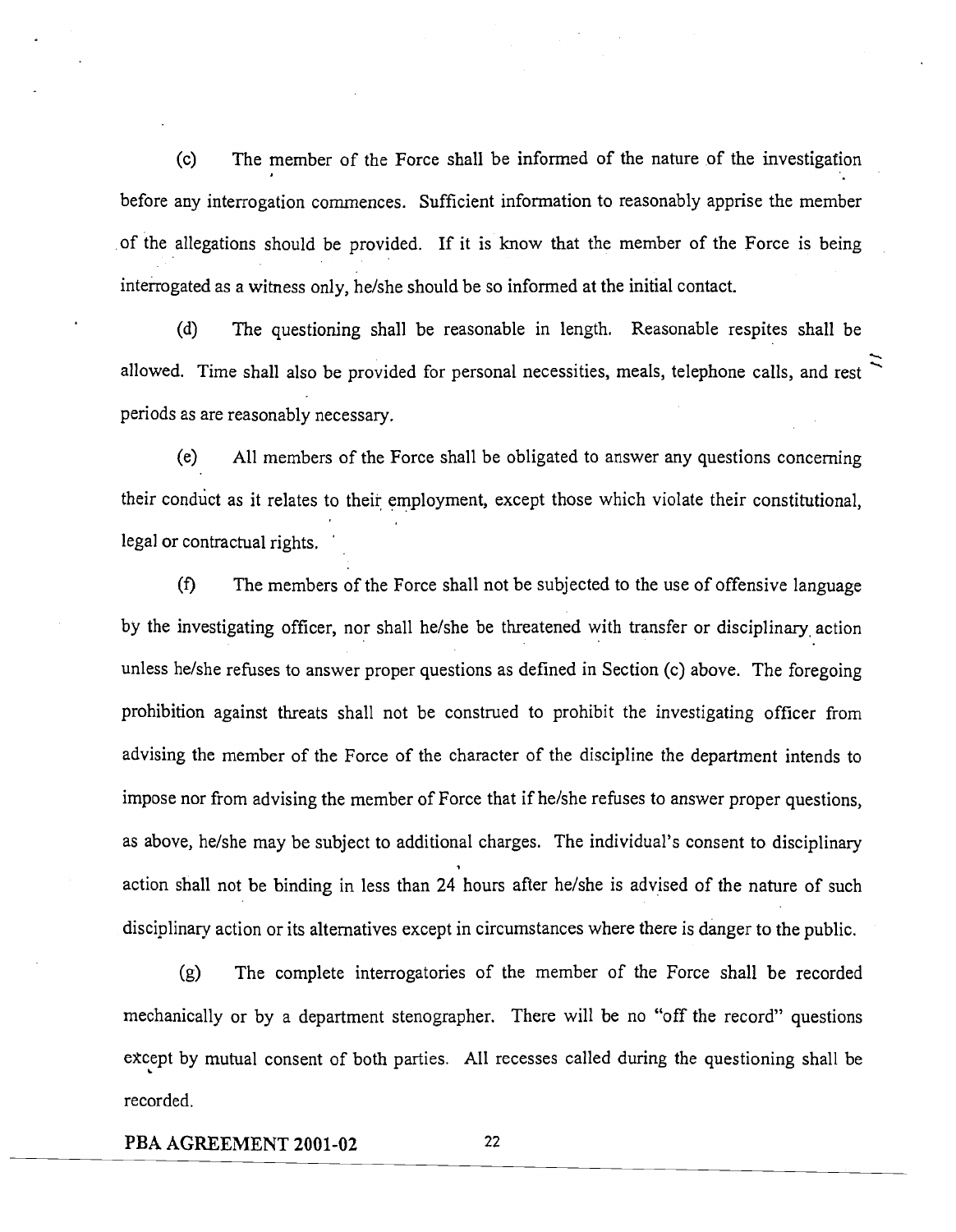(h) If a member of the Force is under arrest or is likely to be, or if helshe is suspect or the target of a criminal investigation, he/she shall be given his/her rights pursuant to the current decisions of the United States Supreme Court.

(i) In non-criminal cases where infractions are nevertheless of a serious character, the individual shall have an opportunity to consult within 24 hours with his/her counsel and/or -. Association representative, if he/she so requests, before being questioned. This clause is not to be interpreted in such a manner as to prevent questioning of individuals by superiors with respect to their conduct in the normal course of business, and will not generally apply to questioning by officers below the third level of supervision (e.g., sergeants and lieutenants). No representative . . provided by the P.B.A. shall act in such capacity while on duty.

It is understood that the rights herein granted will not be used to unduly delay the expeditious, disposition of investigations of conduct.

(j) Any disciplinary action taken against a Police Officer by the Department shall be subject to review under Article 11.

# ARTICLE **17**  PROFESSIONAL SCHOOLING AND TRAINING

In selecting individuals for further training and education, factors relevant to departmental needs will be the basis for selection in relation to the particular type of schooling under consideration. It is the purpose and intent of this Clause to give available training and educational opportunities on as broad a basis as possible, consonant with the aforementioned.

# ARTICLE **18**  TUITION AND JOB RELATED SCHOOLING

The Town agrees to reimburse any Police Officer for tuition for a police-related course intended to improve police performance, and only after approval by the Police Commission.

#### PBA AGREEMENT **2001-02**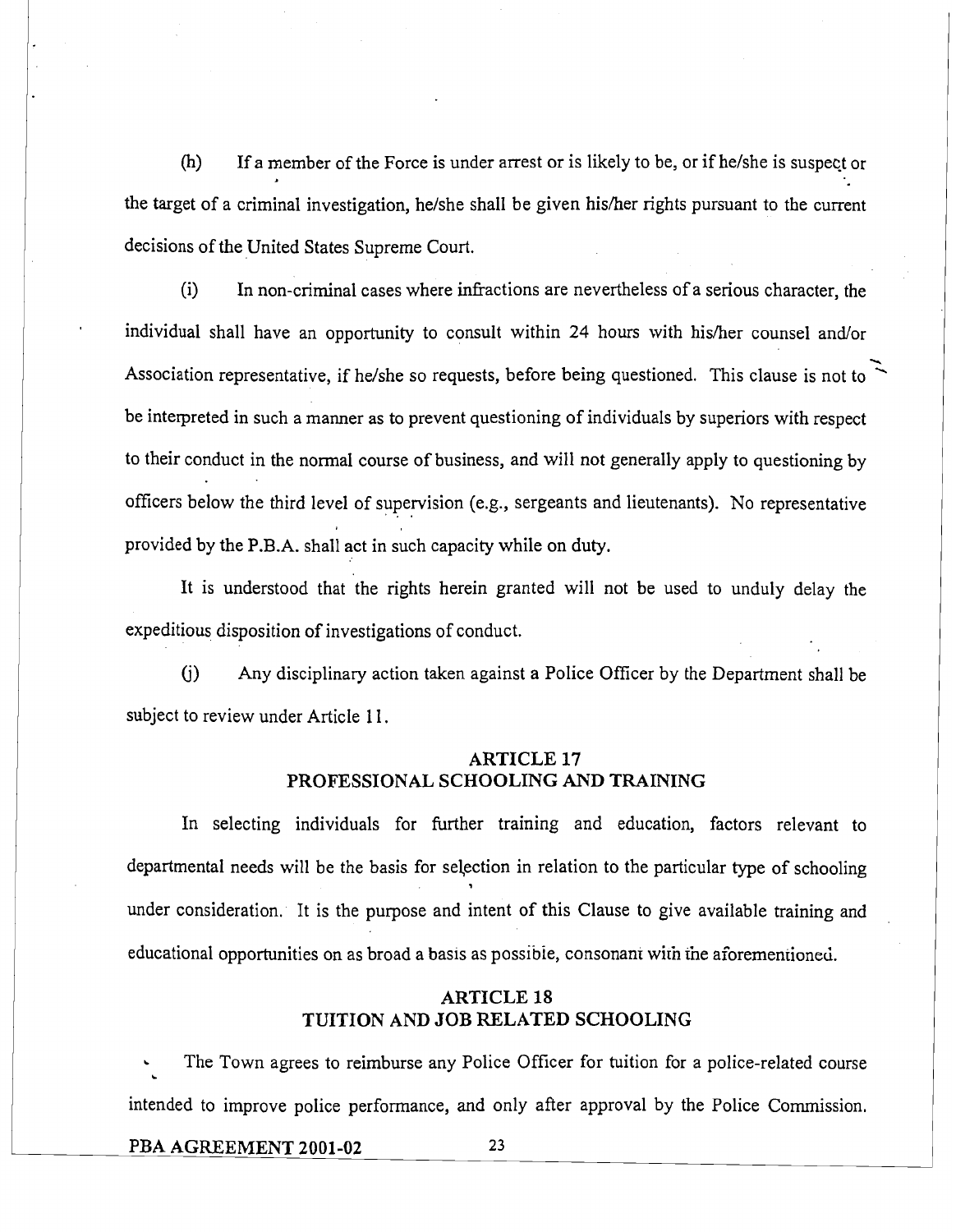These courses will be approved on the undergraduate level only. In the event the Police Officer fails or does not complete the course, he shall reimburse the Town for the tuition advanced.

#### ARTICLE **19**  SQUAD DELEGATE

The Rarnapo P.B.A. squad delegate who is on duty when a Town of Ramapo P.B.A. meeting is being held, shall be permitted to attend said meeting. It is understood that in the event  $\ge$ of an emergency, he/she will respond to same, if necessary.

## ARTICLE **20**  SAVINGS CLAUSE

Should any term or provision of this Contract be in conflict with any State or Federal statute or other applicable laiv or regulation binding upon the Town, such law or regulation shall prevail. In such event, however, the remaining terms and provisions of this Contract will continue in full force and effect.

#### ARTICLE **21**  ENTIRE AGREEMENT AND REOPENER

The Town shall not be bound by any obligation or requirement that is not specifically set forth in this Contract. Neither the Town nor the P.B.A. will be required to negotiate on any matters or subjects, whether or not covered by this Contract, prior to one hundred eighty (180) days before the termination date of this Contract. However, the parties may, by mutual **t**  agreement, modify, delete or add to the provisions of this Contract during its term; but no such supplemental agreement or understanding will be binding on the parties unless approved in writing by the Town Supervisor and the P.B.A.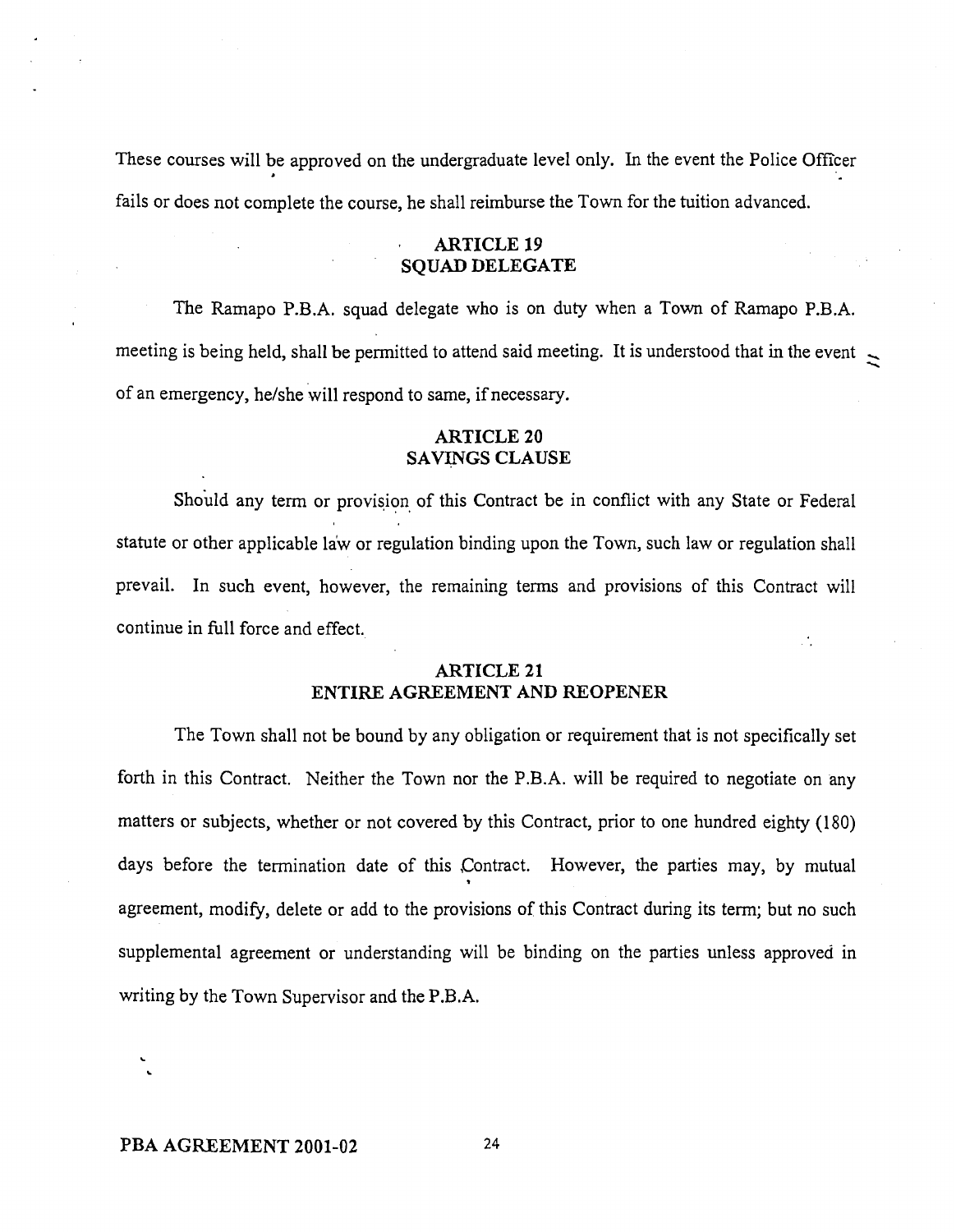# **ARTICLE 22 STATUTORY PROVISION**

It is agreed by and between the parties that any provision of this agreement requiring legislative action to permit its implementation by amendment of law or by providing the additional funds therefor, shall not become effective until the appropriate legislative body has given approval.

#### **ARTICLE 23 TERMINATION AND MODIFICATION**

THIS CONTRACT shall be effective as of the first day of January, 2001 and shall remain in full force and effect until the 31<sup>st</sup> day of December, 2002. It shall be automatically renewed from year to year thereafter, unless either party shall notify the other in writing at least one hundred fifty (150) days prior to the termination date or anniversary thereof, that it desires to terminate or modify this Contract.

**IN** WITNESS WHEREOF, the TOWN and P.B.A. by their duly authorized representatives, have executed this CONTRACT on the  $\mathcal{R}^{\xi^{\neq k}}$  day of December, 2001.

# FOR THE RAMAPO POLICE BENEVOLENT ASSOCIATION

7a4LT!\$! Gregory halen, President

FOR THE TOWN OF RAMAPO Christopher P. St. Lawrence, Supervisor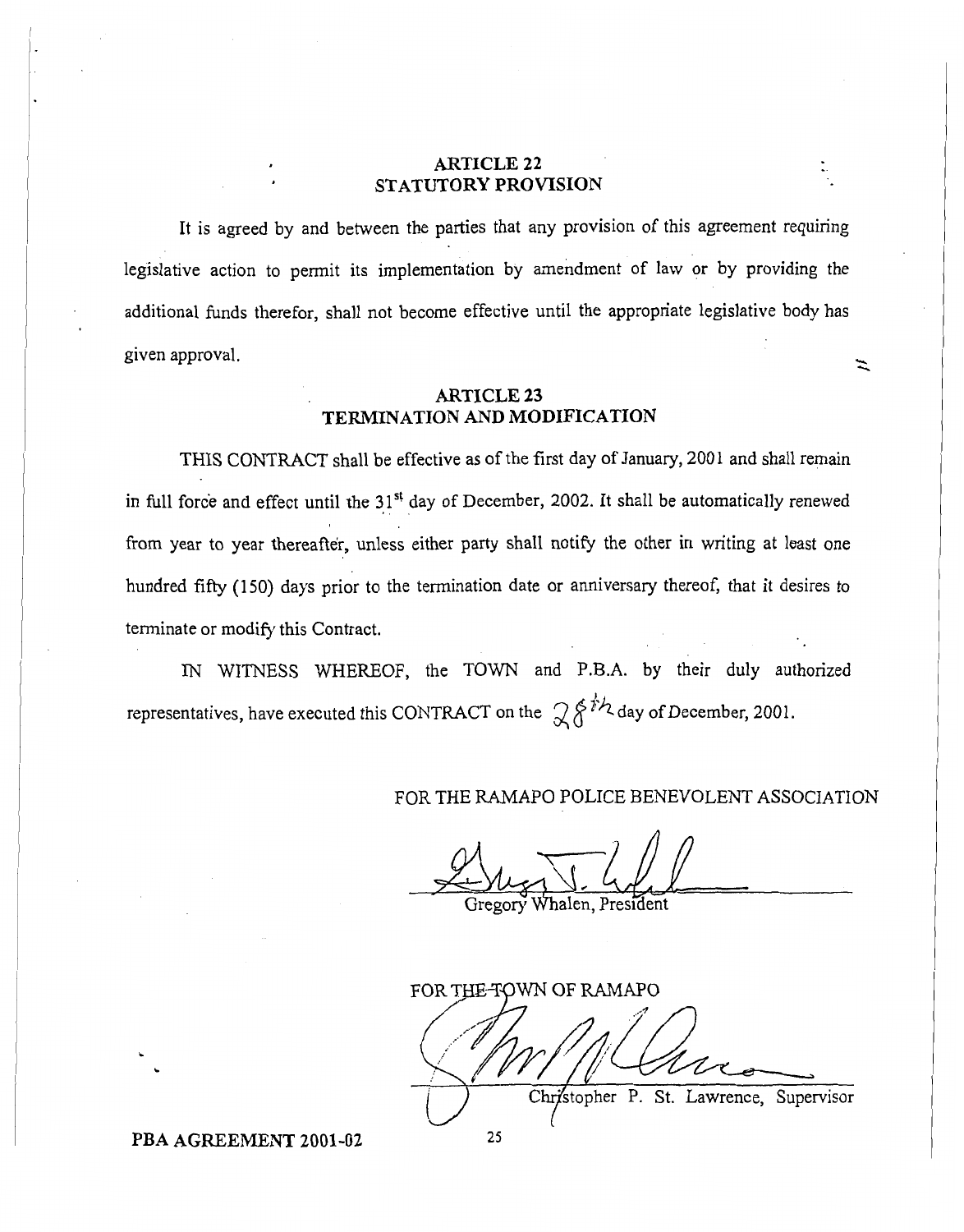#### STATE OF NEW YORK ) ss.: COUNTY OF ROCKLAND )

COUNTY OF ROCKLAND )<br>On this  $\mathcal{B}^{\mathcal{B}\mathcal{B}}$  day of December, 2001, before me personally came CHRISTOPHER P.<br>ST. LAWRENCE, to me known, who, being by me duly sworn, did depose and say that he resides at 48 Wesley Chapel Road, Suffern, New York 10901; that he is the Supervisor of the Town of Ramapo, the municipal corporation described in and which executed the foregoing instrument; that he knows the seal of the said corporation; that the seal affixed to said instrument is such corporate seal; that it was affixed by order of the Town Board of the Town of Ramapo; and that he signed his name thereto by like order.

#### Jotary Public **MICHELE LOWY Notary Public, State of New York No. 01 LO5069770 Qua!ified in Rockland County Comniission Expires Dec. 2, md**

#### STATE OF NEW YORK

# COUNTY OF ROCKLAND' )

 $)$  ss.:

On the  $28\%$  day of December, 2001, before me personally came GREGORY WHALEN, to me personally known, and known to me to be the President of the Ramapo Police Benevolent Association while negotiations of the foregoing instrument was conducted, and known to me to be the individual described in and who executed the foregoing instrument in the Association name of the Ramapo Police Benevolent Association, and he duly acknowledged to me that he executed the same for and in behalf of the Association.

**MICHELE LOWY**  Notary **Public, State of New York NO. 01 LO5069770 Qualified in Rockland County ~0mmiSsion Expires** Dec. **2,**